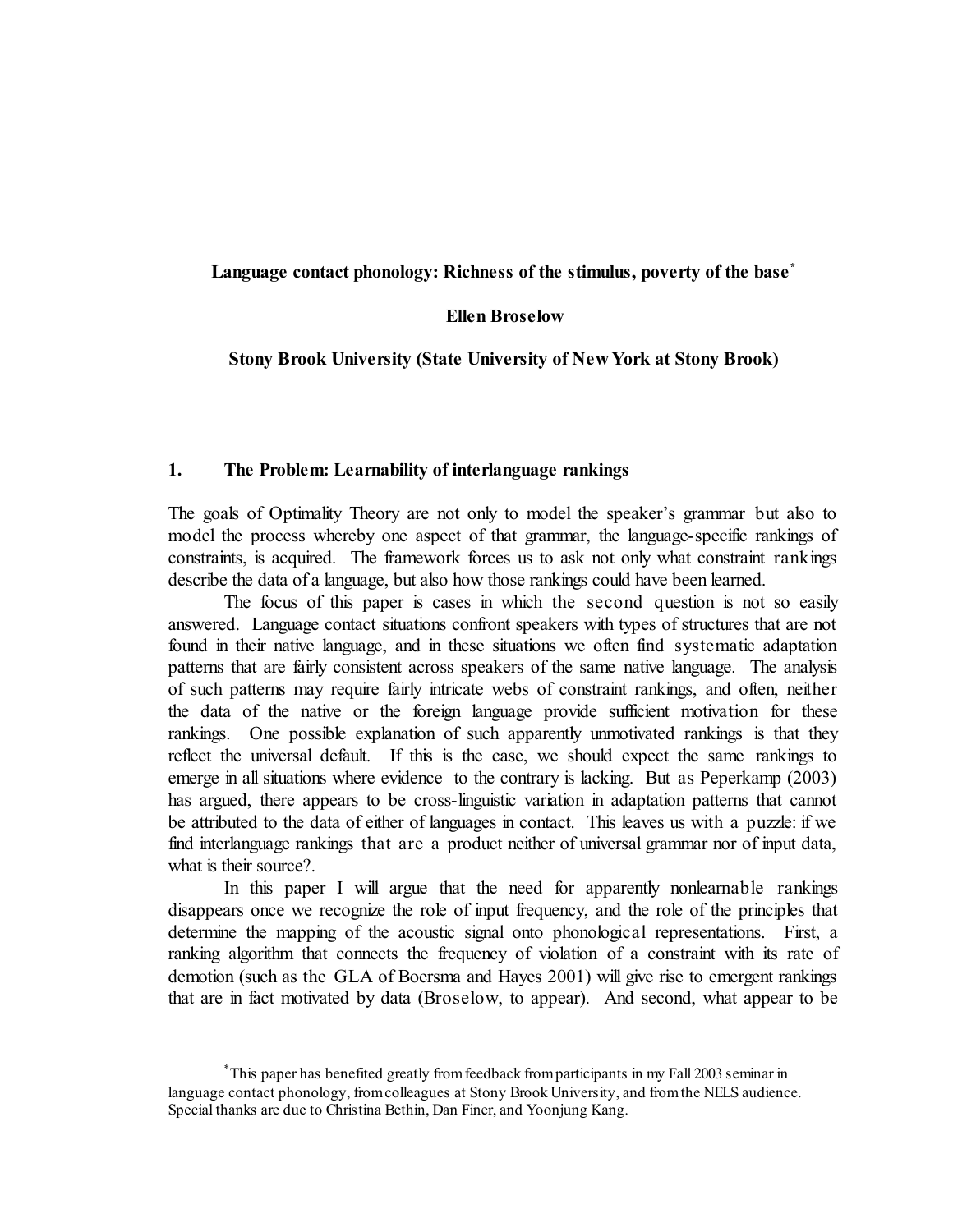unmotivated rankings of production constraints may actually be better described as an effect of the native language perception/decoding grammar, which interprets the acoustic signal in terms of the native language system. If we assume that the perception grammar defines which aspects of the acoustic signal are linguistically significant, causing listeners to disregard certain aspects of the contact structures, many interlanguage adaptations can be seen as simple effects of interference from the native language grammar. In this bipartite model, the inventory of structures presented by the contacting language is often richer than that presented by the native language input (the richness of the stimulus). But the listener's perception grammar maps this input onto a more restricted set of phonological representations (providing the adapter with an impoverished base, or set of underlying representations).

The paper begins with a survey of several types of ranking puzzles in language contact, followed by consideration of the sorts of rankings that we would expect to find in language contact phonology. I then consider three examples of the adaptation of stress in borrowed words. In Huave, loans from Spanish both preserve Spanish stress and obey the Huave stress restrictions; where these two goals conflict, the tension is resolved by deletion of source segments. In contrast, Selayarese adapters give faithfulness to native segments priority over maintaining source stress where it conflicts with the native stress patterns. And in Fijian, source stress is preserved while source vowel length may be altered. These different adaptation patterns have been described in the literature in terms of different rankings of a production grammar constraint MatchStress (or MaxStress) directing that the position of the source stress should be maintained. But because this constraint is specific to learnwords, it is not clear how the early adapters could have learned its ranking. The proposal of this paper is that the maintenance of source stress is not a function of the production grammar at all, but rather is determined by the native language perception/decoding principles which determine how foreign language stress is interpreted.

# **2. Ranking Puzzles in Language Contact Phonology**

In the OT model of phonological acquisition, the initial state involves a set of constraints which are either unranked, or in which there is a bias toward ranking markedness constraints above faithfulness constraints, ensuring that learners begin with the most restrictive grammar (Hayes 1999, Tesar and Prince 1999). The learner establishes a ranking based on input from the ambient language. The input data may not be sufficient to establish an exhaustive ranking of all constraints, in which case the final state of the grammar could conceivably impose only a partial ranking (Ross 1996, Anttila 1998), or learners could choose an arbitrary ranking of otherwise unrankable constraints (Tesar and Smolensky 2000); in the latter case, we need not assume that all learners would arrive at the same rankings. Given these assumptions, we can identify the following possible ranking patterns in the interlanguage grammar (the grammar that accounts for systematic behavior in loan adaptation and/or second language acquisition):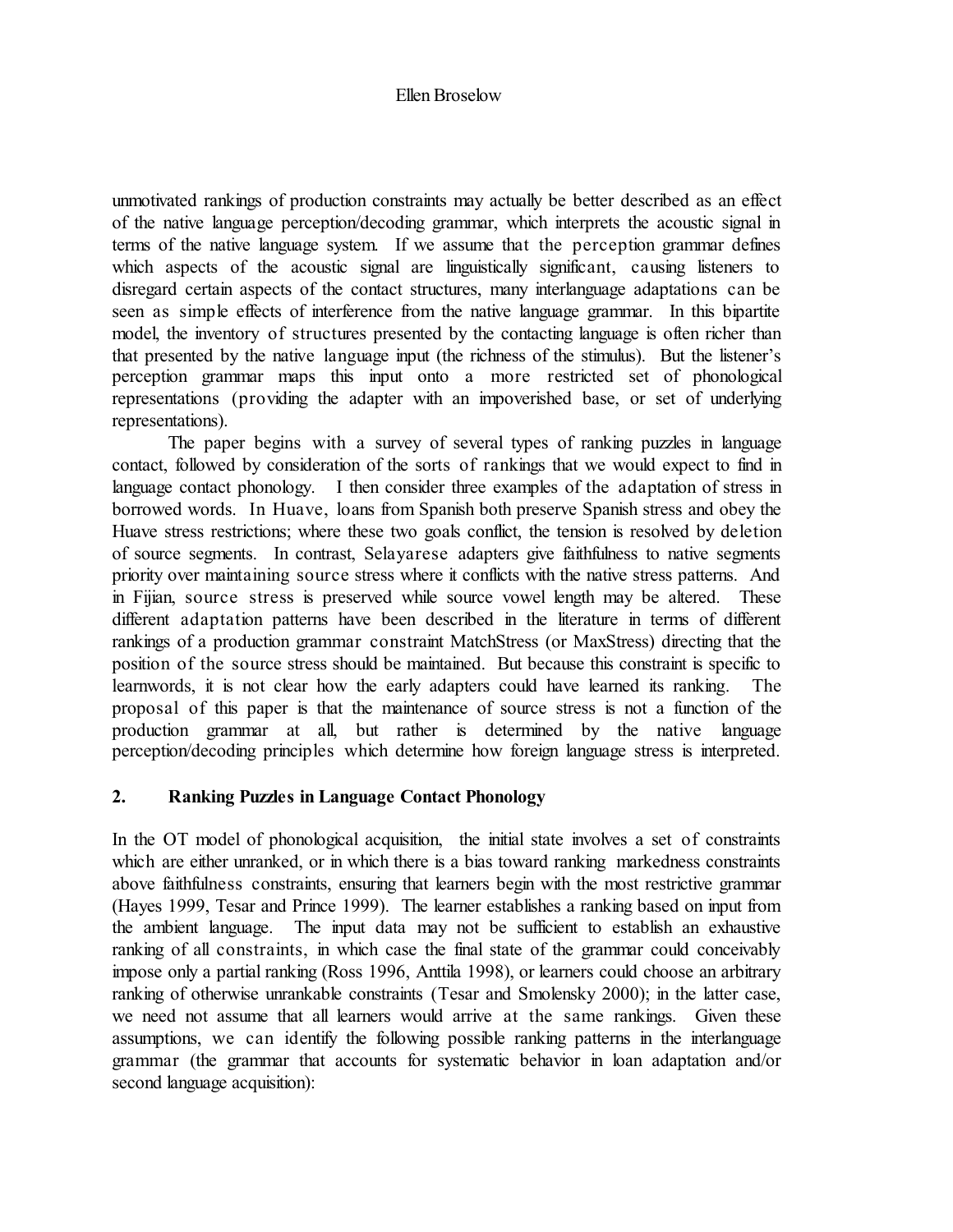- (1) Possible ranking patterns in SLA or loan adaptation:
	- a. M >>F: putative default pattern
	- b.  $F \gg M$ : motivated by marked forms
	- c.  $M \gg M$ ,  $F \gg F$ : mysterious if not motivated by data

While M $\gg$ F rankings, as the default, need not be motivated by data, the other rankings are data-driven. But examination of language contact phonology reveals many examples of rankings that are not obviously motivated by data other than language contact data:

*1. Differential Difficulty (M>>M):* In this case, one foreign language structure is mastered more quickly than another, even though neither appears in the native language. One example of this pattern from second language acquisition involves final obstruent devoicing, which is attested for a number of speakers whose native language (such as Mandarin Chinese and Tswana) allows no obstruent codas of any type, and whose target language allows both voiced and voiceless obstruent codas (Wissing and Zonneveld 1996, Grijzenhout and van Rooij 2000, Eckman 1981, Flege and Davidian 1984, Flege, McCutcheon, and Smith 1987, Yavas 1994, Broselow, Chen, and Wang 1998, Xu 2003, Broselow, to appear). The M>>M pattern also underlies much of the evidence for lexical strata, analyzed by Ito and Mester (1995) as involving subgrammars specific to core and peripheral vocabularies.

*2. Differential faithfulness (F>>F)*: In this case, certain aspects of contacting structures are preserved while others are lost. Thus, as discussed below, in borrowings from Spanish into Huave, the stress of the source word is preserved at the price of segmental unfaithfulness (Davidson & Noyer 1996), while in borrowings from Bahasa Indonesia into Selayarese, the source segmental structure is preserved while the source stress may be lost (Broselow 1999). Some  $F \gg F$  rankings might be explained as the reflection of a universal perceptual similarity hierarchy (Steriade 2000), but not all cases are consistent with a universal ranking.

3. Differential repair strategies  $(F>>F$  or  $M>>F$ ): In this case, the source language presents adapters with two or more structures that are equally impossible in the borrowing language, yet speakers use distinct repair strategies in adapting them. For example, in Wolof borrowings from French, obstruent-sonorant onsets are repaired by a copy vowel inserted between the two consonants ([kalas] from French [klas] 'class'), but [s]-stop onsets are repaired by insertion of a default vowel before the two consonants ([estati] from French [staty] 'statue,' Broselow 1992, Fleishhacker 1999). Since Wolof has no complex onsets of either type, the native language provides no basis for distinguishing them.

*4. Rank ing reversals (C1>>C2, C2>>C1):* Many of the preceding cases involve rankings that are not motivated by the native language data, but are at least not inconsistent with it. In other cases, interlanguage patterns require an actual reversal of the rankings of the native language, even though the contacting language does not appear to present evidence for the new ranking. Thus in Malayalam, single voiceless consonants do not occur intervocalically. In Malayalee English, English intervocalic voiceless stops are realized as voiceless geminates (Ident(voice)>> Ident(mora)) although in Malayalam, length distinctions are preserved in preference to voicing distinctions (Ident(mora)>>Ident(voice), Mohanan and Mohanan 2003).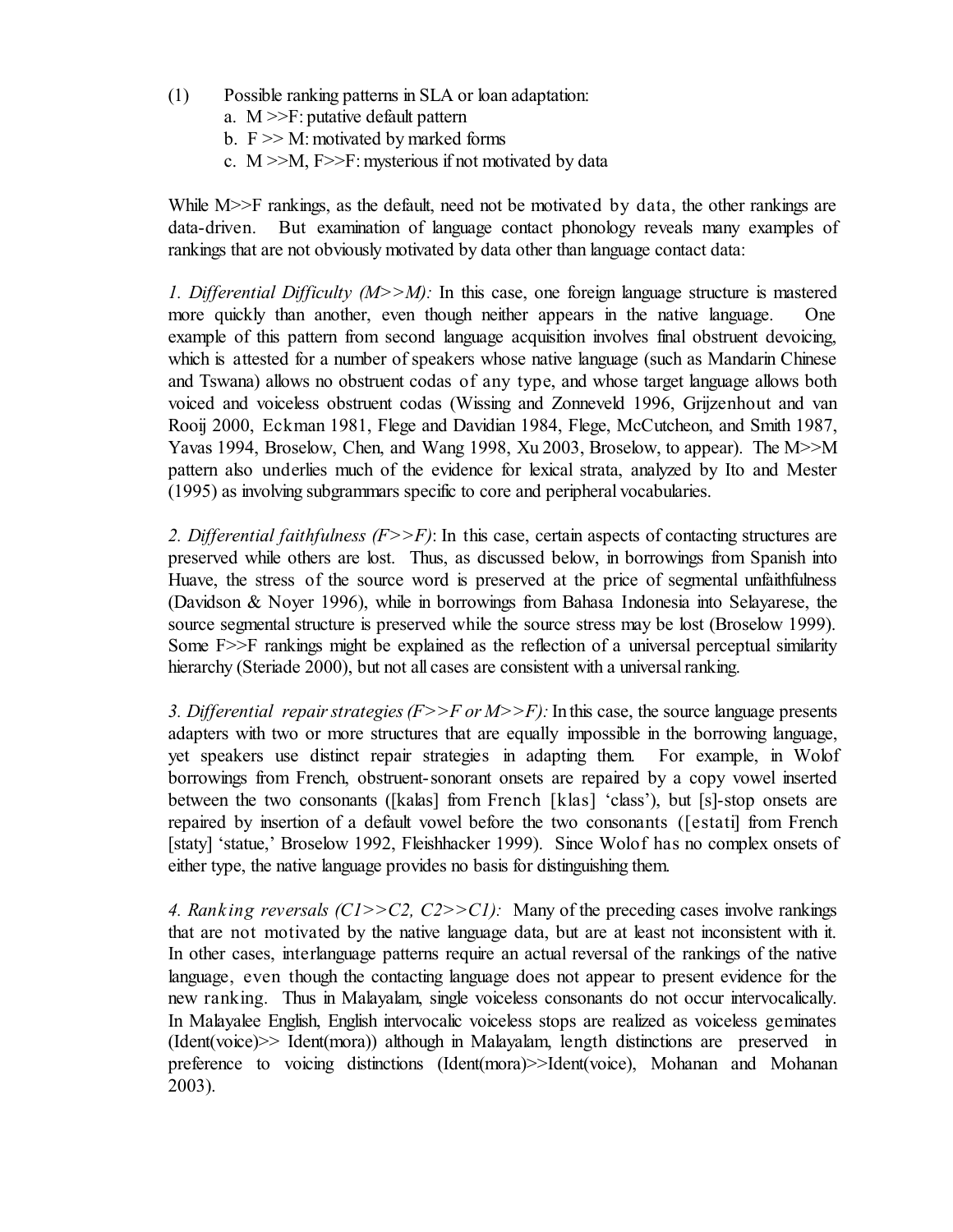Various possible sources of 'hidden' ranking effects (Davidson 2000) include an the role of frequency in the data (Broselow, to appear); the native speaker's articulatory program (Ussishkin & Wedel, to appear); and the role of perception (Silverman 1992, Yip 1993, Kenstowicz 2001, 2003, Kang 2003, Peperkamp 2003). The claim of this paper is that all (non-default) rankings are learnable from the data, either as rankings that emerge from input frequency, or as an effect of the native language perception grammar.

In the next three sections I consider three cases of loan adaptation differing in the extent to which source language stress is preserved, and in the sorts of unfaithfulness that are tolerated to facilitate stress preservation. All three cases have been analyzed in the literature terms of ranked constraints, and in two cases, a production grammar constraint MatchStress (or MaxStress), which applies only to borrowed words, plays a central role. The postulation of a MatchStress constraint, along with the assumption that constraints can be freely ranked across languages, predicts a wide variety of possible loan adaptation patterns. I will argue that there is no MatchStress constraint operating in loan adaptation. Instead, whether or not the source stress is maintained in loanwords is a function not of the rankings of production grammar constraints, but rather of the role played by stress in the native language.

### **3. Stress Adaptation in Huave**

# **3.1. Production Grammar Analysis of Huave Adaptations**

The Penutian language Huave has borrowed a number of words from Spanish. Huave restricts stress to one of the two final syllables of the word, while Spanish words may have stress on any one of the three final syllables, creating conflicts between the Huave stress restrictions and the actual source stress. Davidson and Noyer (1996) analyze the Huave adaptation patterns in terms of ranked constraints of the production grammar, and some of the rankings they posit are not obviously motivated by either the Huave or the Spanish data.

In Huave native vocabulary, stress falls on a final closed syllable, and on the penultimate syllable when the final is light. Huave has no vowel length contrast, so syllable weight is dependent on the presence or absence of a coda consonant. Words have a single stress, with the exception of words with multisyllabic clitics, where a secondary stress falls on the root-final syllable (Kreger and Stairs 1981, page xvii). Because all stems of major lexical categories and all suffixes end in a consonant, final stress is the overwhelmingly predominant pattern in Huave.

(2) Huave native vocabulary (Kreger and Stairs 1981):

| a. arán      | 'hace, he does'   |
|--------------|-------------------|
| b. taranás   | 'hice, I did'     |
| c. taranasán | 'hicimos, we did' |
| d. fike      | $\cdot$ r         |

To describe the Huave facts, Davidson and Noyer posit the following constraints, each apparently undominated in the native grammar: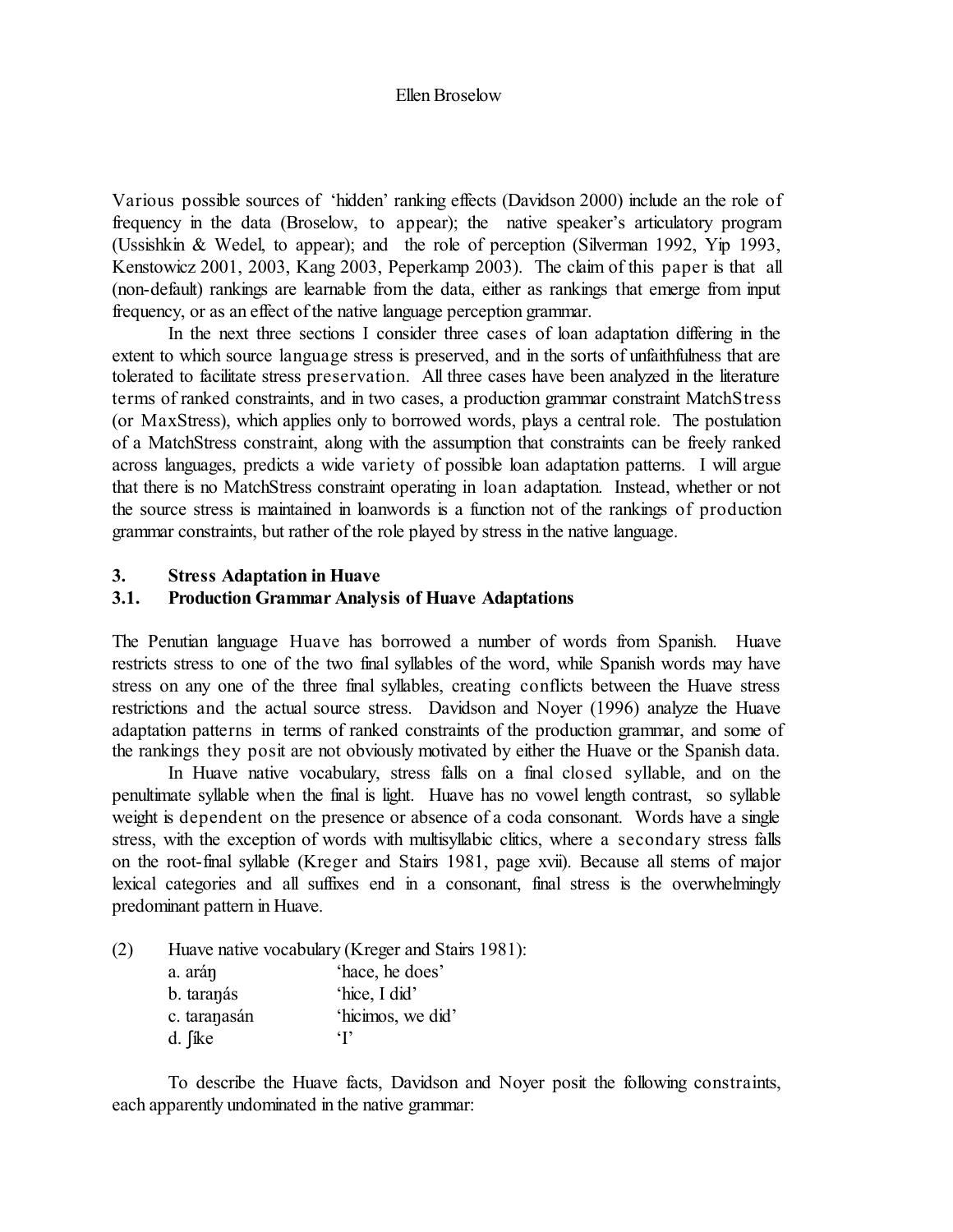- (3) Huave Constraints
	- a. TrochaicFeet: Feet are bimoraic trochees (['CVCV] or ['CVC])
	- b. Align-R: Right Prosodic Word Edge = right edge of a foot
	- c. Free-V: \*V]word

Interestingly, these three constraints show different degrees of strength in borrowed words. The most nativized vocabulary items maintain the Huave pattern of final stressed and closed syllables, while still preserving the Spanish stress--if necessary, by deletion of segmental material in the final syllable of the source:

| (4) |          |         | Loans into Huave from Spanish, Stratum 1 (most nativized) |
|-----|----------|---------|-----------------------------------------------------------|
|     | Spanish  | Huave   |                                                           |
|     | garabáto | garabát | 'hook'                                                    |
|     | kardúmen | kardúm  | $'$ flock'                                                |
|     | márso    | márs    | 'March'                                                   |

Davidson and Noyer attribute the maintenance of Spanish stress to a constraint MatchStress which is, along with Huave stress constraints and Free-V, ranked above segmental faithfulness constraints in the core stratum:

(5) Match(Stress): Stress falls on the same vowel in the source word as in the loan word (Davidson and Noyer 1996, page 69).

| $(6)$ Stratum 1<br>/garabáto/ | Match<br><b>Stress</b> | Trochaic<br>Feet, Align-R | Free-V | Max |
|-------------------------------|------------------------|---------------------------|--------|-----|
| a. gara[báto]                 |                        |                           | $*$    |     |
| <sup>¤</sup> ®b. gara[bát]    |                        |                           |        | ∗   |

While the native vocabulary appears not to provide evidence for any ranking of Free-V with respect to the stress constraints, the second stratum of more peripheral loanwords respects the stress constraints but not Free-V:

| (7) |           | Huave from Spanish, Stratum 2: |             |
|-----|-----------|--------------------------------|-------------|
|     | Spanish   | Huave                          |             |
|     | gwanábana | gwanába                        | 'sweet-sop' |
|     | mandádo   | mandáda                        | 'command'   |

The facts of this less nativized stratum can be described by assuming a second subgrammar in which the segmental faithfulness Max constraint, while still dominated by the Huave stress constraints, is ranked above Free-V: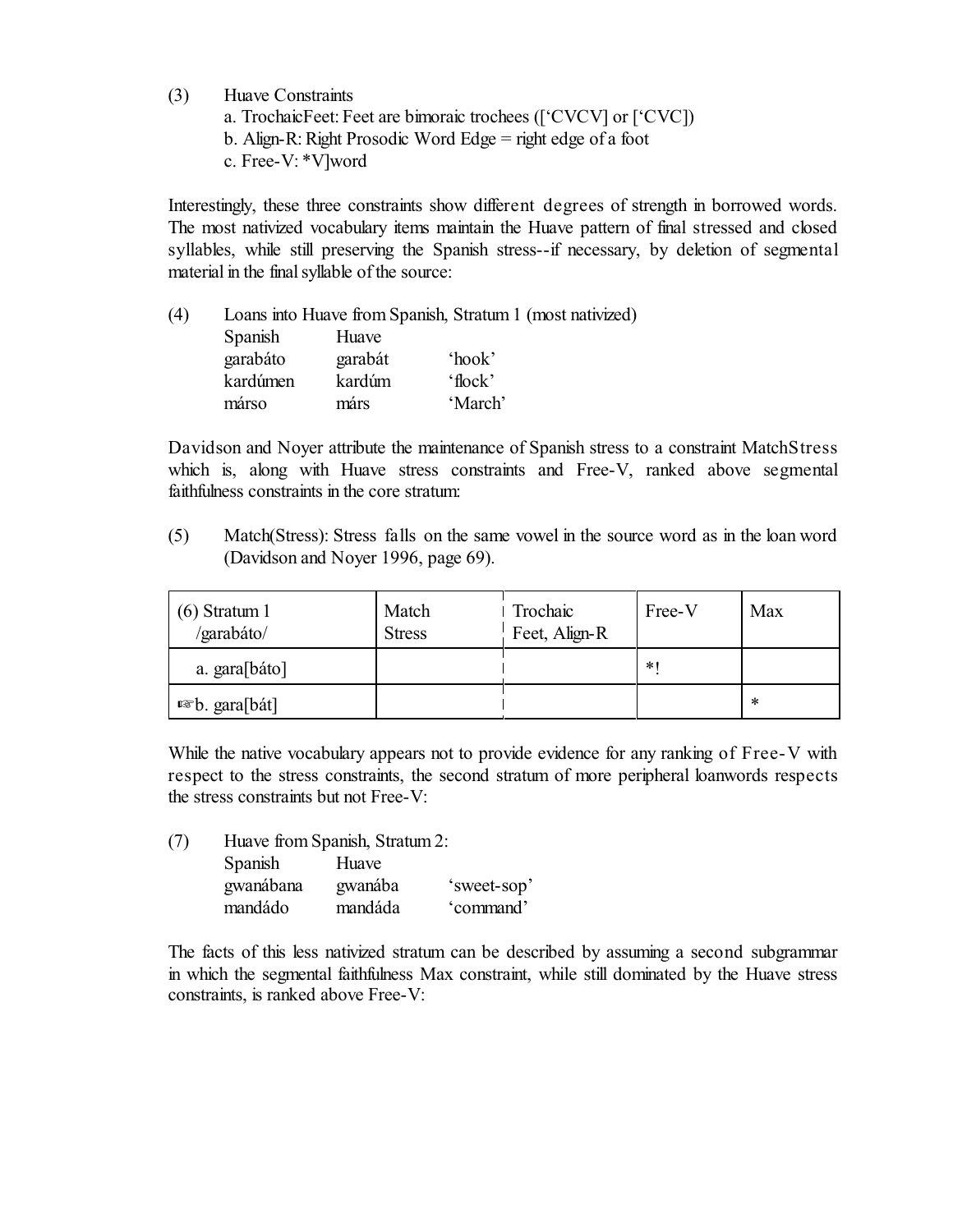| $(8)$ Stratum 2<br>/gwanábana/ | Match<br><b>Stress</b> | I Trochaic<br>Feet, Align-R | Max       | Free-V |
|--------------------------------|------------------------|-----------------------------|-----------|--------|
| a. gwa[nába]na                 |                        | *1                          |           |        |
| b. gwana[bána]                 | $*$                    |                             |           |        |
| $E$ c. gwa[nába]               |                        |                             | $\ast$    | $\ast$ |
| d. gwa[náb]                    |                        |                             | $*$   $*$ |        |

And finally, the third stratum of least nativized loanwords exhibits violations of both native stress constraints and Free-V, while still preserving the Spanish stress:

(9) Huave from Spanish, Stratum3 (least nativized): Spanish Huave myérkoles myérkoles 'Wednesday' médiko médiko 'doctor'

| $(10)$ Stratum 3<br>/médiko/ | Match<br><b>Stress</b> | Max    | Trochaic<br>Feet, Align-R | Free-V |
|------------------------------|------------------------|--------|---------------------------|--------|
| <b>¤</b> ® a. [médi]ko       |                        |        | ∗                         | $\ast$ |
| b. [médik]                   |                        | $\ast$ |                           |        |

Although both apocope (*garabát* from *garabáto*) and non-trochaic stress (*médiko*) are possible in loans, there are no cases in which both cooccur in a single form (\**médik*). This prohibition arises, Davidson and Noyer argue, from the basic ranking MatchStress >> TrochaicFeet, Align-R  $\gg$  Free-V. The three possibilities (consonant-final words with final stress in the core vocabulary; consonant-final words with final stress and vowel-final words with penultimate stress in less nativized vocabulary; and antepenultimate stress in peripheral vocabulary) arise from the differential ranking of the anti-deletion Max constraints with respect to MatchStress and the markedness constraints. The Huave data are therefore consistent with Ito and Mester's (1995) claim that while faithfulness constraints can be ranked differently in the subgrammars associated with different lexical strata, the relative rankings of markedness constraints are held constant across strata.

Additional complications ensue when we consider the treatment of Spanish complex onsets (forbidden in native Huave vocabulary), which are simplified by means of vowel insertion:

(11) brasáda barasáda 'unit of measure' (\*basáda, \*sáda)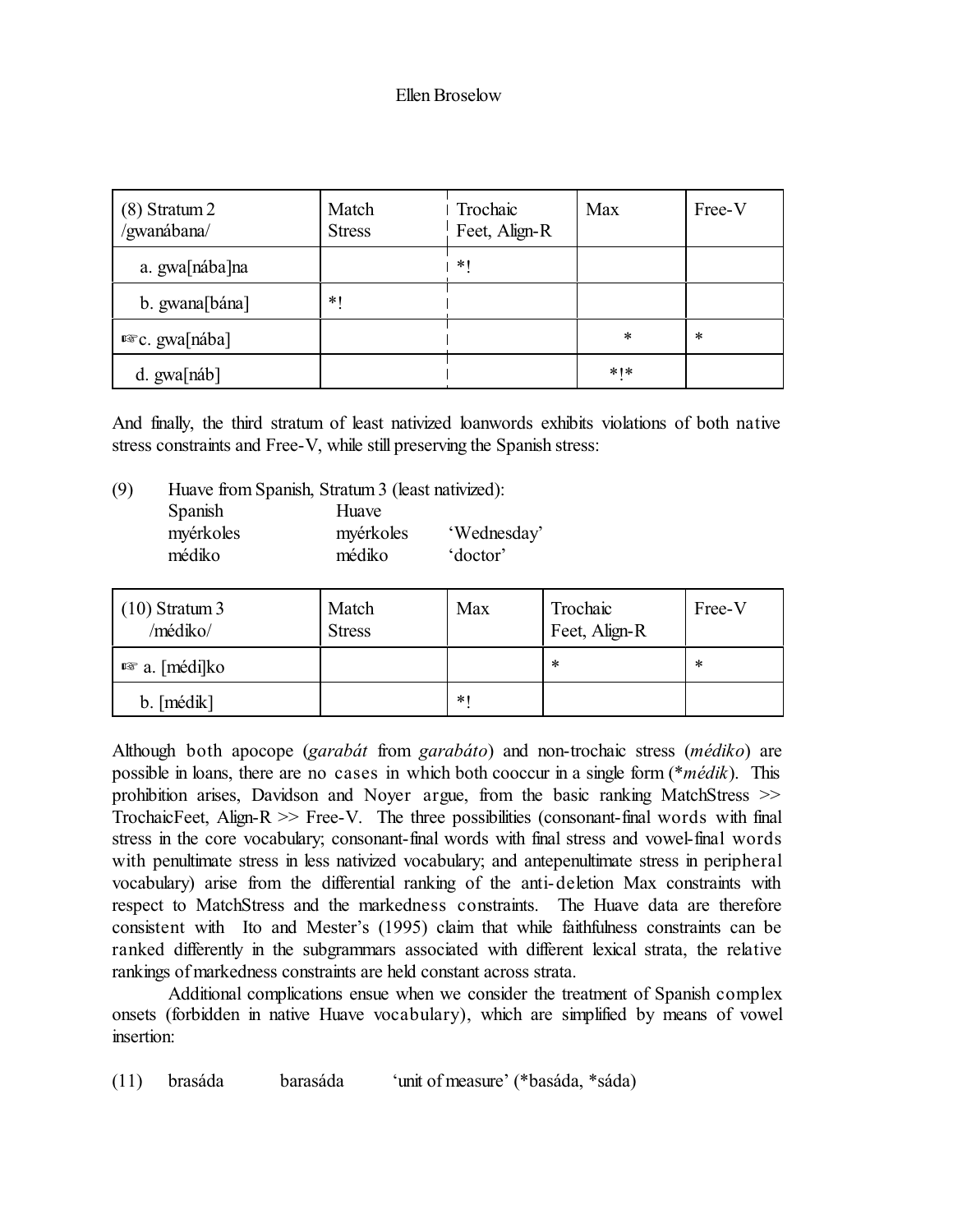It is striking that while entire syllables may be deleted to preserve Spanish stress (*gwanába(na)*), insertion, rather than deletion, is the strategy used to avoid complex onsets. Davidson and Noyer elegantly describe these facts by ranking MatchStress and Max(C,V) over \*ComplexOnset, in turn ranked over Dep(V). This ranking makes vowel insertion the preferred repair strategy where there is a choice (as in the resolution of a complex onset violation). But the mandate that stress may neither leave its original syllable nor fall to the left of the penultimate syllable rules out vowel insertion as an option in posttonic position. Again, however, we must wonder how the original Huave adapters might have come up with such a ranking, in the absence of any evidence for either consonant deletion or vowel insertion in Huave. Thus, this analysis raises a number of thorny questions concerning the learnability of the constraint rankings:

1. Why would Huave speakers rank stress constraints over Free-V (M>>M)? This ranking describes the fact that adapters give up the requirement that words end in consonants before they give up the requirements that the stress foot be aligned with the right edge of the word. But what would motivate such a ranking, when both the stress constraints and Free-V are uniformly obeyed in Huave (for content words), and frequently violated in Spanish?<sup>1</sup>

2. Why would Huave speakers rank MatchStress over Max? This ranking describes the preservation of the source stress position at the cost of deleting source segments. But the Huave input provides no evidence for this ranking-- nor could it, since the MatchStress constraint refers specifically to borrowed words. MatchStress could be argued to be an output-output constraint, a type which Hayes (1999) has argued is ranked high by default. But if we assumed that stress preservation is an effect of a high ranked (by default) O-O constraint, we should then have to explain why O-O constraints on faithfulness to stress outrank O-O constraints on segmental faithfulness. This pattern of faithfulness to stress over faithfulness to segments is not universal, as we shall see in the discussion of Selayarese below.

3. Why would Huave speakers arrive at the ranking MatchStress $\gg$ Max $(C)$   $\gg$ \*ComplexOnset>>Dep(V)  $(M>>F>>M>>F)$ , which describes the use of segment deletion to resolve stress violations but the use of vowel insertion to resolve complex onset violations? It is difficult to see how speakers would arrive at this particular ranking in the absence of evidence for the relative rankings of constraints against deletion or insertion in either Spanish or Huave data.

### **3.2. Alternative Analysis of Huave Adaptations**

In this section I argue that what appear to be the effects of apparently unlearnable constraint rankings in Huave loan adaptation are actually either input frequency effects or effects of the native language perception grammar–specifically, the grammar that maps the acoustic signal to phonological representations.

Let us first consider the ranking of stress constraints over Free-V. The evidence for this ranking is just the adaptation facts: Stratum 1 words obey both stress constraints and Free-V, while Stratum 2 vocabulary obeys only the stress constraints. But why would Huave

<sup>&</sup>lt;sup>1</sup>I assume that Huave speakers distinguish content and function words, and that the presence of vowel-final function words in Huave would not contribute to demotion of Free-V. See Peperkamp 2004 for arguments that even infants distinguish content and function words, and that basic generalizations about stress are not disrupted by function words that interfere with general patterns.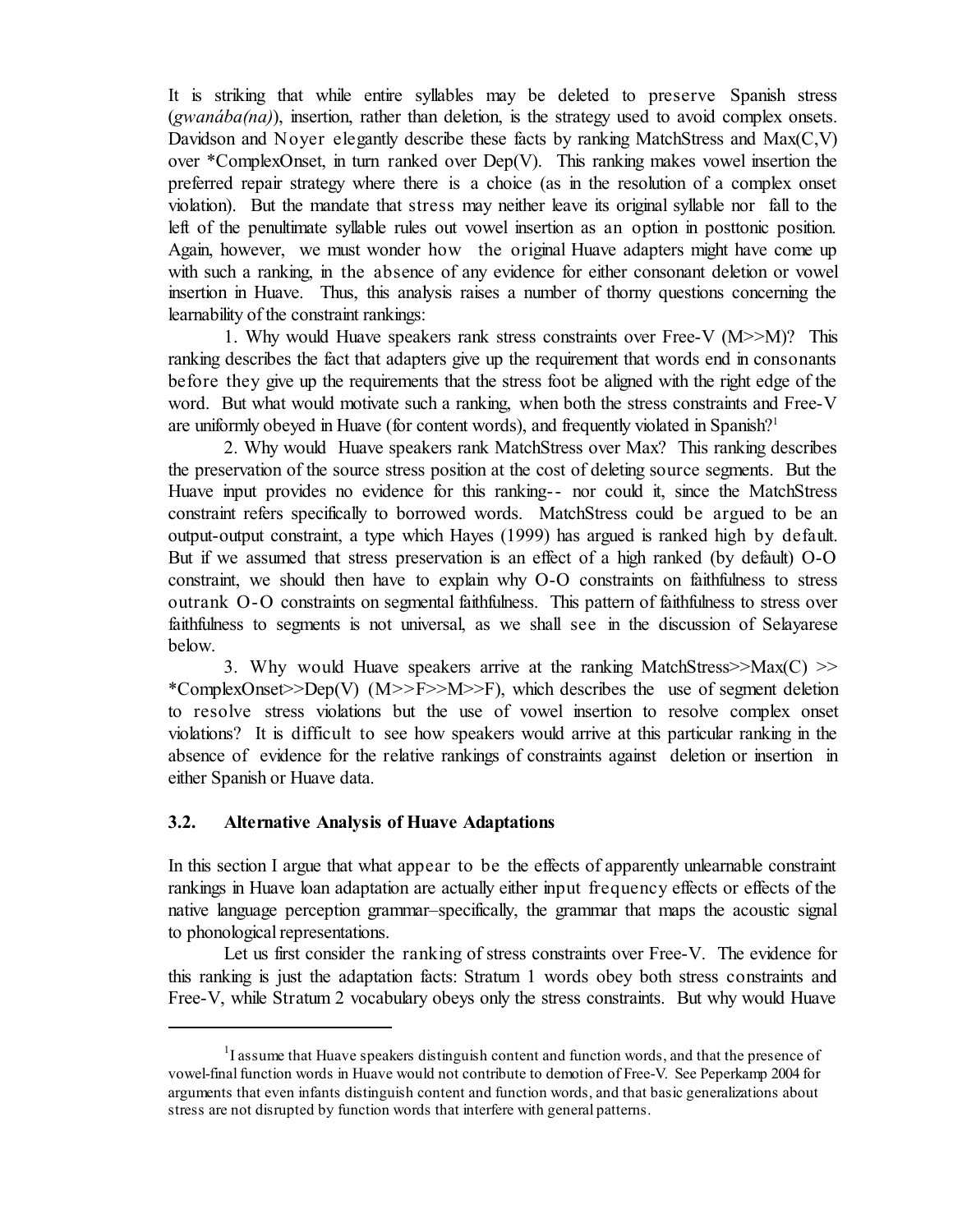speakers set up such a ranking, given that Huave words obey both?

An examination of the Spanish data reveals, however, that while Spanish words may violate both the Huave stress constraints and Free-V, they do so with differing degrees of frequency. Eddington (2000) finds, among the 4,829 most frequent Spanish words, 2,850 vowel-final (59%) and 1,979 consonant-final words (41%). Therefore, the majority of Spanish words contribute to demotion of Free-V. Because Free-V appears to be demoted more quickly in the interlanguage grammar than the stress constraints, we expect that the percentage of Spanish words consistent with Free-V should be smaller than the percentage consistent with the Huave stress constraints. This is borne out by the corpus data. 798 (16.5%) of the consonant-final words in Eddington's corpus have final stress, while 2494 (51.6%) of vowel-final words have stress on the penultimate syllable. Therefore, about 68% of the most frequent Spanish words conform to the Huave stress restrictions. Only 274 (5.6%) have antepenultimate stress, violating Align-R, while 1085 (22.4%) are consonantfinal with penultimate stress and 178 (3.6%) are vowel-final with final stress:

(12) Percentage of Spanish words consistent with Huave constraints a. stress constraints: 68% b. Free-V: 41%

If we assume a ranking algorithm that is sensitive to the frequency of input structures, such as the Gradual Learning Algorithm (GLA, Boersma and Hayes 2001), the ranking of stress constraints over Free-V will emerge from exposure to Spanish data. In the GLA, which assumes stochastic constraint rankings, the rate at which a constraint is demoted is proportional to the frequency with which it is violated: more frequently violated constraints are demoted more quickly than less frequently violated constraints. Thus, this ranking is indeed learnable from the data, as a function of the relative frequency of violating structures in the foreign data. 2

We now turn to the question of why Huave speakers value the preservation of source stress over the preservation of source segments, encoded by Davidson and Noyer as a ranking of MatchStress over Max. I propose that in fact, the loss of posttonic segments in loans from Spanish is not an effect of the production grammar at all, but rather an effect of a high-ranked perception grammar constraint:

(13) Perception Grammar constraint: AssumeWordEdge-R: in mapping the acoustic signal to underlying representations, assume a word edge following each stress foot.

 $^2$ See Levelt & van de Vijver 1998, Boersma & Levelt 1999 for similar arguments from L1 acquisition. Also see Broselow, to appear and Xu 2003 forsimilar arguments for final devoicing in second language acquisition, as well as for discussion of alternative analyses, e.g.., final devoicing as default ranking of positional faithfulness constraints, articulatory program, or misperception.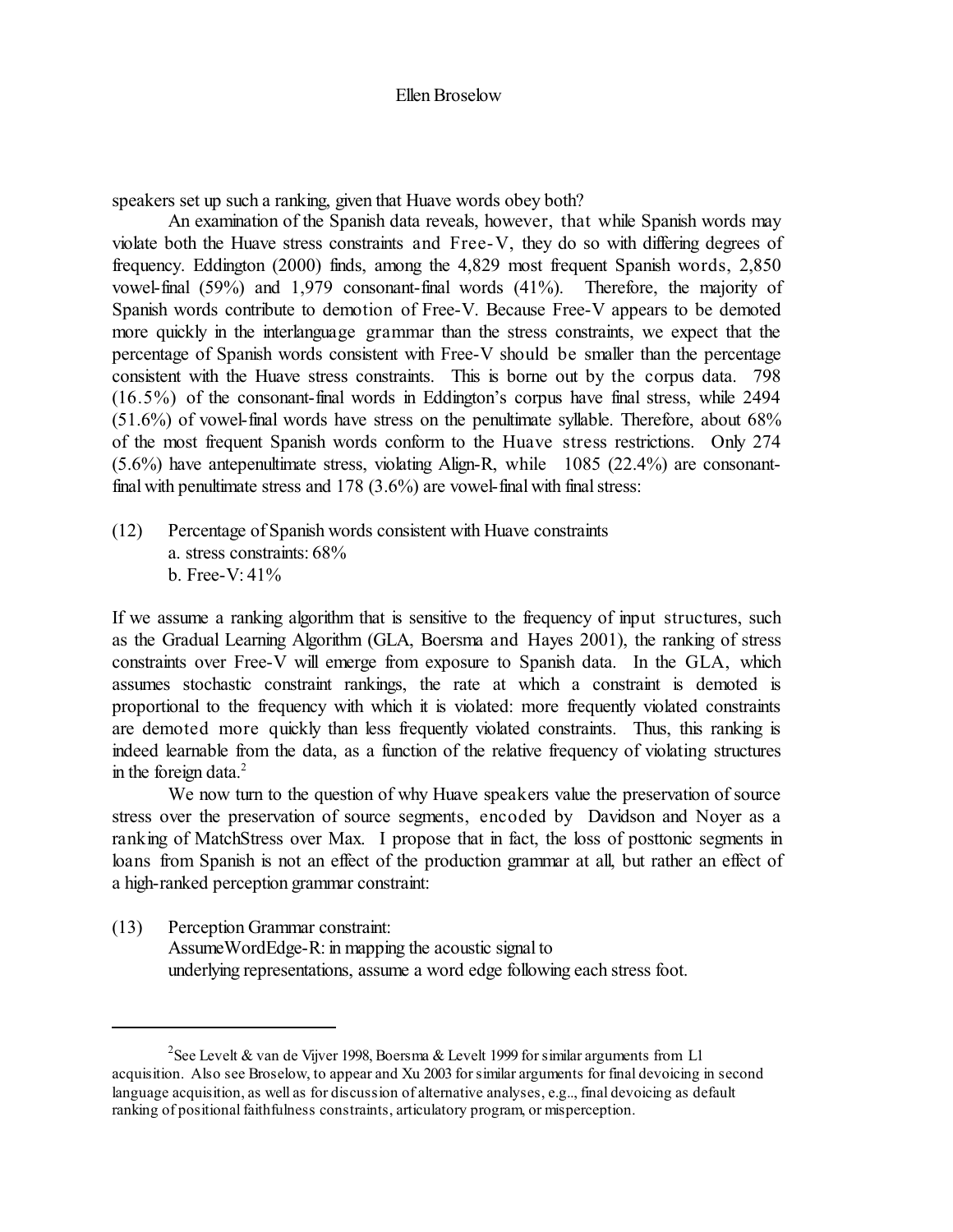This constraint, presumably one that Huave children internalize fairly early, will direct listeners to assume that material following the stress foot is either part of the following word, or noise without linguistic significance. (An example of such nonsignificant articulation would be a labial closure following a phrase-final vowel, coincident with simply shutting the mouth. Phonologization of such labial closure is probably responsible for the final consonant in English 'nope.') For Huave, AssumeWordEdge is undominated, and serves as a filter on possible phonological representations. However, like all constraints, its ranking is a function of input data. Provided with enough evidence that a high ranking of this constraint is inconsistent with the ambient data, the listener will demote this constraint (as has presumably happened in the grammars of Huave speakers who produce nonnativized forms like *médiko*).

The perception constraint helps us to understand why apocope is always accompanied by trochaic stress (\**médik*) in Huave loan adaptation, described by Davidson and Noyer as the a reflection of the production grammar ranking TrochFeet>>Max >>Free-V. In the listener-oriented account, apocope is a function of misparsing, not of the production grammar. Once the parsing constraint AssumeWordEdge is demoted below constraints that allow the possibility of antepenultimate stress, we no longer expect apocope. Similarly, the asymmetry in pretonic and posttonic repair tactics, illustrated by vowel insertion in forms like *barasáda* (Spanish *brasáda*) but deletion in forms like *gwanába* (Spanish *gwanábana*), is unsurprising. The perception grammar of Huave listeners directs them to disregard material following the stress foot, but material preceding stress is potentially contrastive, and must be preserved.

On this account, then, the analysis of Huave loan adaptation requires no unlearnable rankings, and no MatchStress constraint. The greater strength of the native language tendency to right-aligned stress vs. the tendency to end words in consonants emerges as a function of the greater frequency of Spanish vowel-final words than of Spanish words violating Huave stress constraints. The deletion of segments in poststress position is a function of the perception/parsing grammar, which by projecting a word edge after the stress will map a Spanish form like *garabáto* onto an underlying representation /*garabat*/. The asymmetry between posttonic and pretonic positions in terms of repair strategy also follows from the interaction of the perception grammar and the production grammar: material is lost in positions where the perception grammar defines it as not significant (or not part of the relevant morpheme), while it is preserved where the grammar defines it as contrastive. The perception grammar acts as a filter, mapping structures that are potentially contrastive in the foreign language (V'C#, V'CV#, V'CVC#, etc.) onto a single underlying representation. These underlying representations then serve as inputs to the production grammar.

The listener-oriented account of Huave adaptations makes quite different typological predictions from an account incorporating a MatchStress constraint into the production grammar. Inclusion of MatchStress in the universal constraint set, along with the hypothesis that constraints may be freely ranked, places no limits on the number of possible combinations of stress preservation in loans and stress function in the native language. In contrast, an account that ties stress preservation to the native language perception grammar leads us to expect that languages with a less consistent relationship between stress and word structure should be freer to disregard the source stress. We now turn our attention to such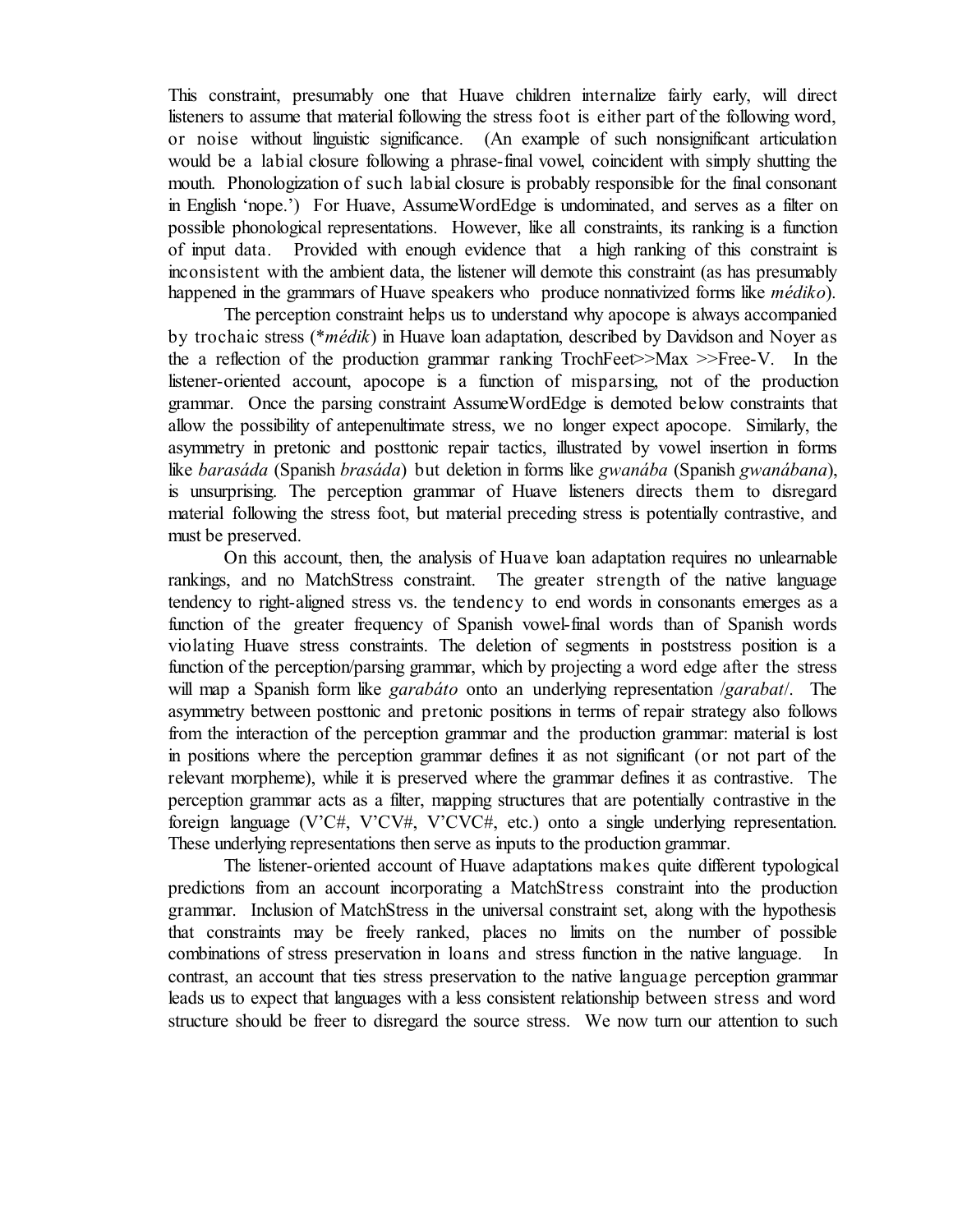a language.<sup>3</sup>

# **4. Stress Adaptation in Selayarese**

In many ways, the stress system of Selayarese is quite similar to that of Huave; both languages prefer a trochaic foot at the right edge of the word (ranking TrochaicFoot and Align-R(word,foot) high), and both lack phonemically long vowels. They differ in the composition of the stress foot: in Selayarese, codas do not contribute to syllable weight, so all feet are bisyllabic, yielding penultimate stress:

(14) Selayarese native stress (Basri1999, Broselow 1999) sam[púlo] 'ten' [bálan] 'creek' kali[hára] 'ant'

Selayarese has borrowed a large number of words from Bahasa Indonesia (BI). While many BI words also have penultimate stress, the BI prohibition on stressed schwa leads in some cases to final stress. As the forms below illustrate, Selayarese borrowers ignore the source stress of BI words, assigning them stress according to Selayarese restrictions. (Because Selayarese lacks schwa, BI schwa is realized as a full vowel in Selayarese, though the quality of this vowel is not entirely predictable. For discussion of the segmental changes motivated by Selayarese segmental and syllable structure restrictions, see Basri 1997, Broselow 1999).

| (15) | Bahasa Indonesia | Selayarese                          |          |
|------|------------------|-------------------------------------|----------|
|      | gəmük            | $\lceil \sin \theta \cdot 2 \rceil$ | 'fat'    |
|      | sədəkáh          | si[dákka]                           | 'alms'   |
|      | s <b>abáb</b>    | [sába]                              | 'cause'  |
|      | bənán            | $\lceil$ bánnan $\rceil$            | 'thread' |

The Huave strategy of deleting posttonic material would obviously not be viable for Selayarese speakers, since their goal is penultimate stress. However, Selayarese speakers could in principle use vowel insertion to bring loan words with final stress into conformity with the native stress restrictions-- as they in fact do with borrowed subminimal forms, such as *bom* 'bomb,' which is realized as *bó§oõ*. It is not obvious why BI *bcnáõ*, for example,

 $^3$ Peperkamp and Dupoux (2002) argue that adult speakers of languages like Huave, in which stress is invariably utterance-final, exhibit 'deafness' to stress in other languages, manifested in their difficulty in distinguishing CVCVwords differing only in the position ofstress (as contrasted with their ability to perceive segmental contrasts in such words). These results appear to be inconsistent with our claimthat Huave speakers use stress to determine word structure. But in the experimental paradigm, unlike in language contact, listeners were presented with already segmented 'words'.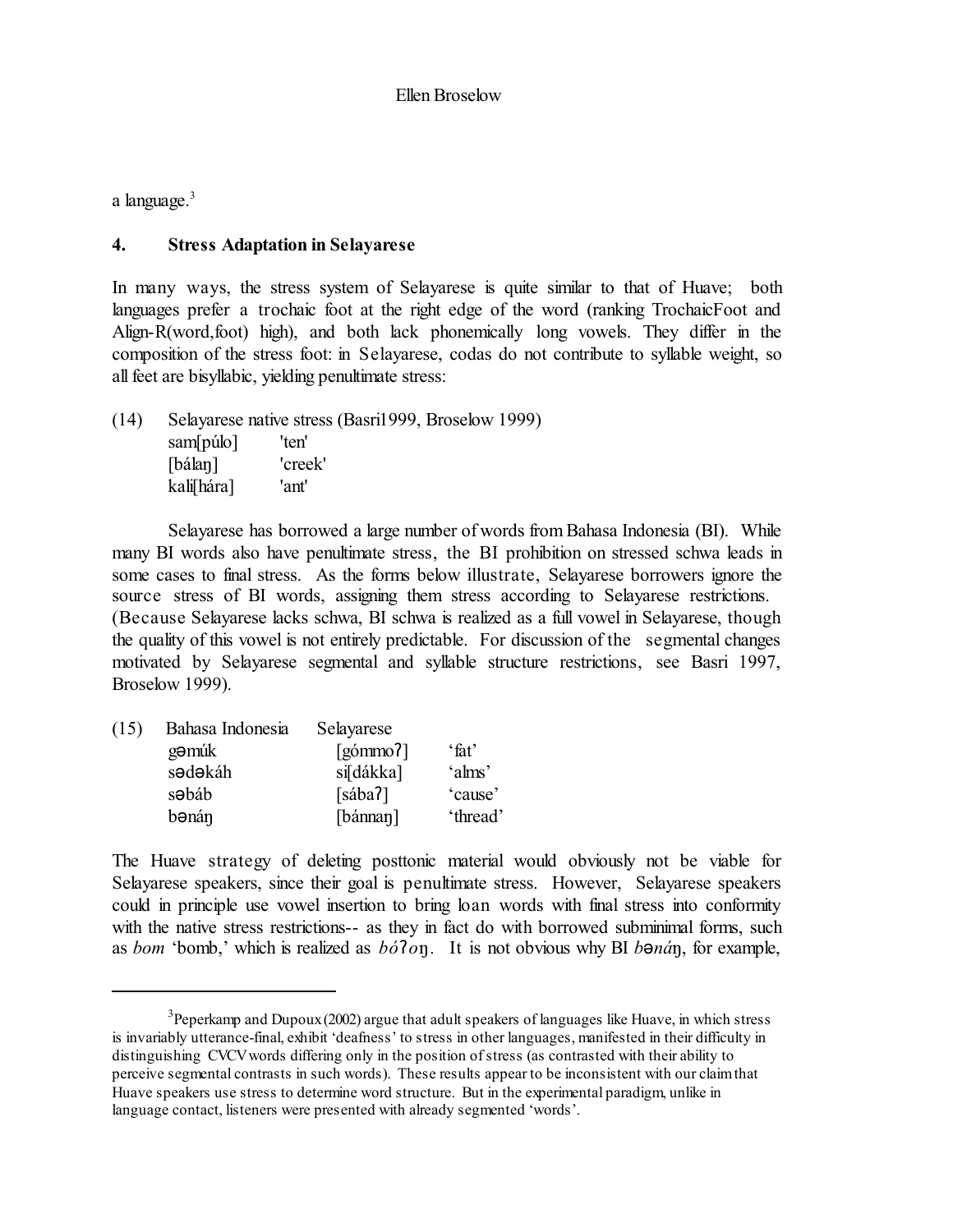should not also be realized with vowel insertion (\**baná§aõ)*, which would both preserve the source stress and place it in the normal Selayarese penultimate position. But insertion of segments is used only in monosyllabic words; in longer words, Selayarese speakers simply shift the original stress to the normal Selayarese position (*bánnaõ*). <sup>4</sup> We can describe this pattern by the ranking TrochaicFoot, Align-R >> DEP >> MatchStress (if MatchStress is part of the grammar of Huave, it must be part of the grammar of all languages). The ranking TrochaicFoot>>DEP is consistent with the facts of Selayarese, which indeed has no words smaller than two syllables. But the ranking of MatchStress would need to be explained.

We see the same disregard for source stress in another class of words. Many Selayarese roots end in [r], [l], or [s], none of which is a possible coda (Mithun and Basri 1986, Broselow 1999). When one of these consonants occurs in root-final position, it is followed by a copy of the preceding vowel. Words with a final epenthetic vowel take stress on the antepenultimate syllable:

| (16) | [lámbe]re   | 'long'     |
|------|-------------|------------|
|      | [sússu]lu   | 'burn'     |
|      | man[kása]ra | 'Makassar' |
|      | [sáha]la    | 'profit'   |

Note that the epenthetic vowel fails to appear before a vowel-initial (nonclitic) suffix (cf. *lámbere/lambéra*n 'longer'), in contrast to underlying vowels, which always appear (*tirére/tireré-aõ* 'thirsty/thirstier').

This association of antepenultimate stress with a final epenthetic vowel in native vocabulary has been analyzed by ranking Head-Dep, which directs that an epenthetic vowel may not be part of the main stress foot (Alderete 1999) above Align-R. This ranking favors the formation of a bisyllabic foot containing only underlying vowels over the formation of a perfectly right-aligned foot:

| /lamber/                   | Head-Dep | Align-R |
|----------------------------|----------|---------|
| a. lam [bére]              | $*1$     |         |
| $\sqrt{a^2b}$ . [lámbe] re |          | ∗       |

(17) Head-Dep: Stress foot includes only underlying vowels (Alderete 1999)

This pattern is also respected in loanwords, which take antepenultimate stress with a final epenthetic vowel, regardless of the stress of the source:

| (18) | Bahasa Indonesia | Selayarese |              |
|------|------------------|------------|--------------|
|      | sénter           | [sénte]re  | 'flashlight' |
|      | kəlás            | [kála]sa   | 'class'      |
|      | bərás            | [béra]sa   | 'rice'       |
|      | bələbás          | ba[lába]sa | 'ruler'      |
|      |                  |            |              |

<sup>4</sup>The one exception is *korá§aõ* 'Koran' (Hasan Basri, personal communication). Clearly, there are sociolinguistic factors that could mandate greater faithfulness in this case.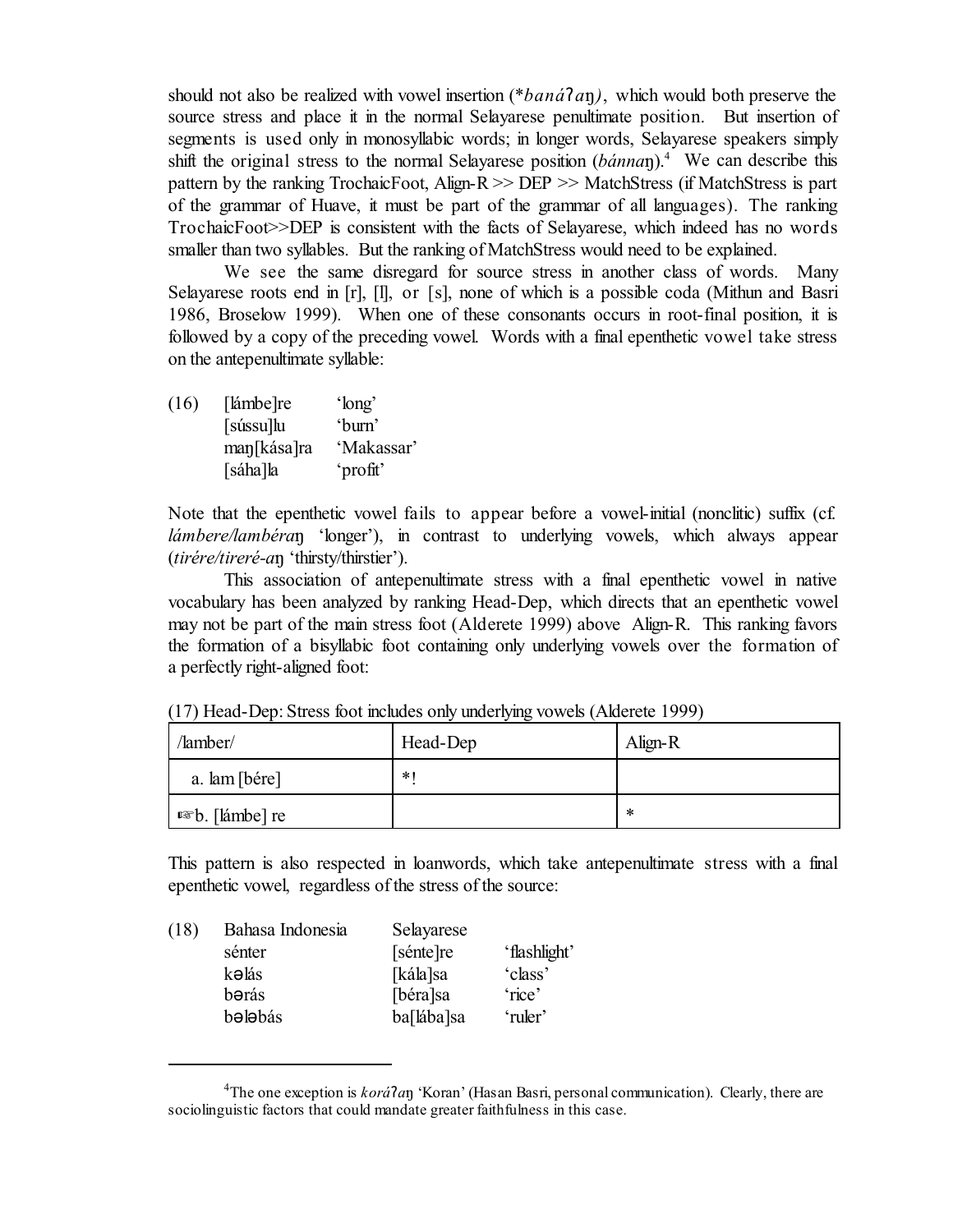The Selayarese speakers could easily have preserved the source stress by adapting BI *kclás* (for example) as \**kalása* rather than *kálasa.* There would be nothing objectionable in the surface form \**kalása;* as the minimal pair *sáhala* 'profit' (from root /sahal/) and *sahála* 'sea cucumber' (from /sahala/) shows, the presence of [r,l,s] surrounded by identical vowels is a necessary but not a sufficient condition for antepenultimate stress.

Again, we could describe this pattern by a production grammar ranking Head-Dep, TrochaicFoot >> Align-R, Dep >> MatchStress. But again, it is not clear what would cause speakers to converge on this ranking; as we know from the Huave case, low ranking of MatchStress is not universal. Let us look at these facts, then, from the standpoint of the Selayarese listener.

While stress serves unambiguously in Huave to mark word edges, the role of stress in Selayarese is not so straightforward. Clearly, the epenthetic forms muddy the relationship between stress and word edges. An additional complicating factor is the presence of clitics, which fall outside the stress domain, though they still participate in certain aspects of wordlevel phonology (Basri et. al, 2000).

 $(19)$  [géle] -ma - kan 'we are no longer...'

Clitic attachment may result in stress as far back as the preantepenult. Therefore, a sequence of three syllables, only the first of which is stressed, could correspond to any of the following morphological structures in Selayarese (though the interpretation in (20c) is possible only if the onset of the third syllable is one of [r,l,s] and if the vowels of the two poststress syllables are identical):

(20) Possible grammatical structures for  $\sigma \sigma \sigma$ 

| a. $\sigma$ o]#[o                                       | (separate grammatical words)   |
|---------------------------------------------------------|--------------------------------|
| $\mathfrak b.$ [ $\mathfrak \sigma$ o]- $\mathfrak d$ ] | (grammatical word plus clitic) |
| c. [σσσ] .                                              | (root plus epenthetic vowel)   |

Thus, Selayarese listeners, unlike Huave listeners, cannot use stress to reliably demarcate words, and cannot disregard segmental material following the stress foot (indeed, such material may encode lexical contrast in Selayarese, as in *bótoro* 'gamble' vs. *bótolo* 'bottle'). Rather than simply using stress to recover native language word structure, then, Selayarese listeners must attend to both stress and segmental structure.

However, stress may function not only to demarcate words, but also to signal lexical contrasts, and we should expect listeners whose language uses stress in this way to be sensitive to foreign stress (as argued by Peperkamp and Dupoux 2002, Peperkamp 2004). In Selayarese, stress serves to distinguish epenthetic from nonepenthetic roots (as in the minimal pair *sáhala* (from /sahal/) 'profit' vs. *sahála* (from /sahala/) 'sea cucumber'), and therefore the Selayarese adapters' cavalier treatment of foreign stress is surprising. But in fact, the vast majority of words of the shape  $\dots$  V r, l,s V# (where the last two vowels are identical) are epenthetic forms, with antepenultimate stress (indeed, the minimal pair above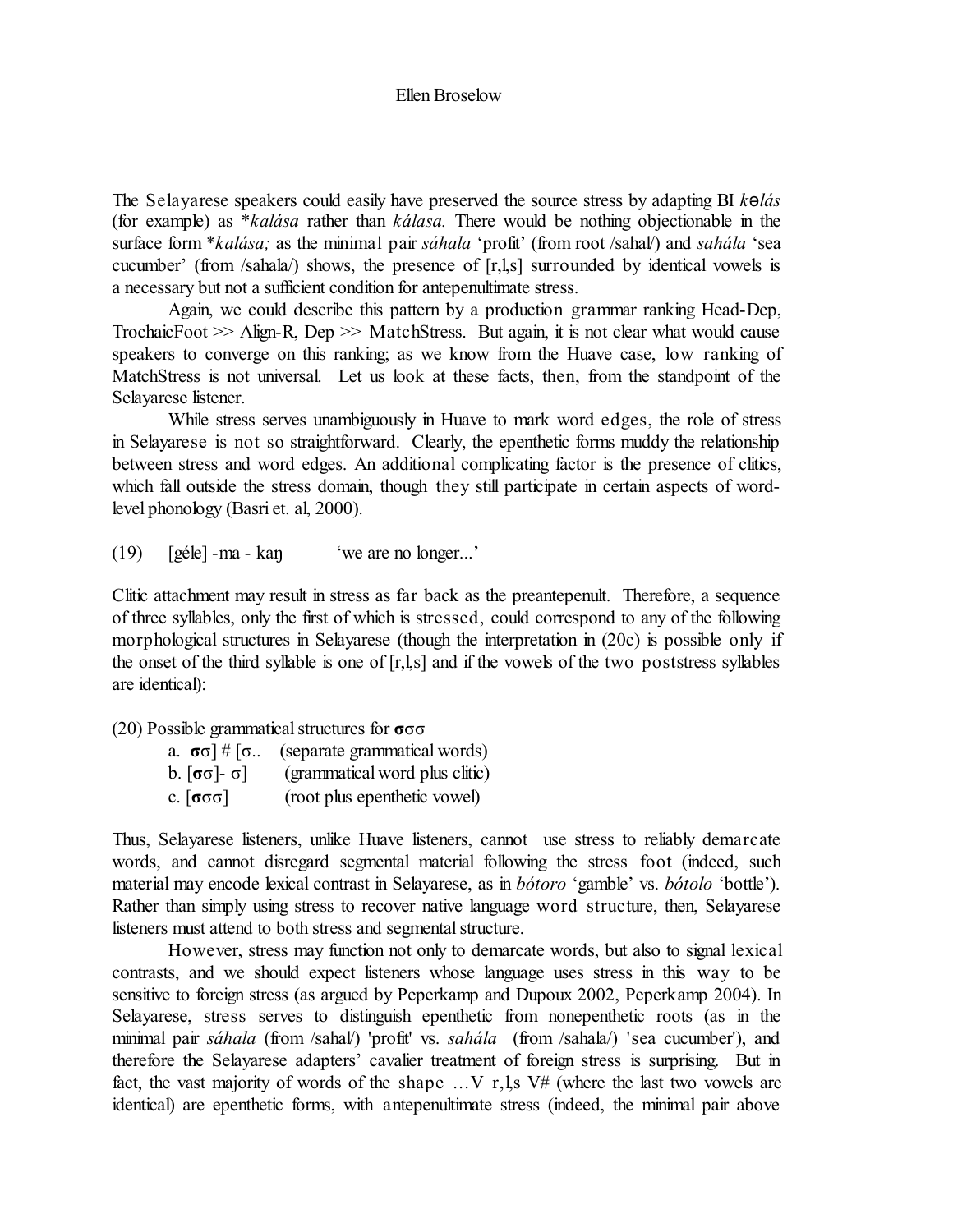may be the only one). Thus, segmental cues are in most cases sufficient for distinguishing lexical contrasts in Selayarese.

We now turn to Fijian, a language in which stress does serve as a signal of lexical contrast. However, stress is predictable from phonemic vowel length contrasts, and I will argue that vowel length, not stress, is what Fijian listeners attend to.

# **5. Stress Adaptation in Fijian**

# **5.1. Stress and Length: Production Grammar Analysis**

In the adaptation of loanwords in Fijian, analyzed by Kenstowicz (2003), source stress is preserved not by unfaithfulness to segments but by unfaithfulness to vowel length. Here again I will argue that the preservation of stress is not an effect of MatchStress, but rather a reflection of speakers' misparsings of the source words, guided by their perception grammar.

Fijian, like Huave and Selayarese, has high-ranked TrochaicFoot and Align-R; main stress falls on a final heavy syllable, otherwise on the penult (Kenstowicz 2003, Hayes 1995). Fijian differs from the other two languages in having only open syllables, and in having contrastive vowel length. Fijian also has secondary stress on all long vowels, and otherwise on alternating syllables leftward from the main stressed syllable. Stress is therefore dependent on vowel length, which encodes contrasts such as that between (21b) and (21c):

| (21) |                                 | Fijian Native Vocabulary (Kenstowicz 2003, Hayes 1995) |
|------|---------------------------------|--------------------------------------------------------|
|      | a. ma[káwa]                     | 'old'                                                  |
|      | $b.$ [màca][wá:]                | 'worthless'                                            |
|      | c. $[m\hat{a}$ : $[c\hat{a}wa]$ | 'week'                                                 |
|      | d. [kàmba][tá-ka]               | 'climb with it' (Hayes 1995, p. 144)                   |

The requirement of a bimoraic trochee at the right edge of a word forces shortening of a vowel in penultimate position in native vocabulary:

(22) a.  $[sifj]$  'exceed' (from  $\langle sifj \rangle$ ) b. [sì:][âí-ta] 'exceed, trans.' (Hayes 1995, p.145)

Note that lengthening the final vowel would be an alternative means of satisfying the right edge bimoraic foot requirement  $(*/si!/ \beta i$ :*[*]). Although this would produce an acceptable word structure (cf. *[nrè:][nré:]* 'difficult', Hayes 1995, p. 142), this option is not chosen; vowels are never lengthened in native vocabulary.

We do see lengthening, however, in loans from English. When English stress falls on the penultimate syllable, the English stressed vowel can serve either as the head of a bisyllabic foot, but a final stressed vowel must be lengthened to retain stress:

(23) English Stress Preservation

| a. | pa[jáma]               | 'pajama'  |
|----|------------------------|-----------|
|    | ta[váko]               | 'tobacco' |
|    | [ò:][méka]             | 'omega'   |
|    | $[t\delta:][p\$ {if}o] | 'torpedo' |
| b. | ba[zá:]                | 'bazaar'  |
|    | qi[tá:]                | 'guitar'  |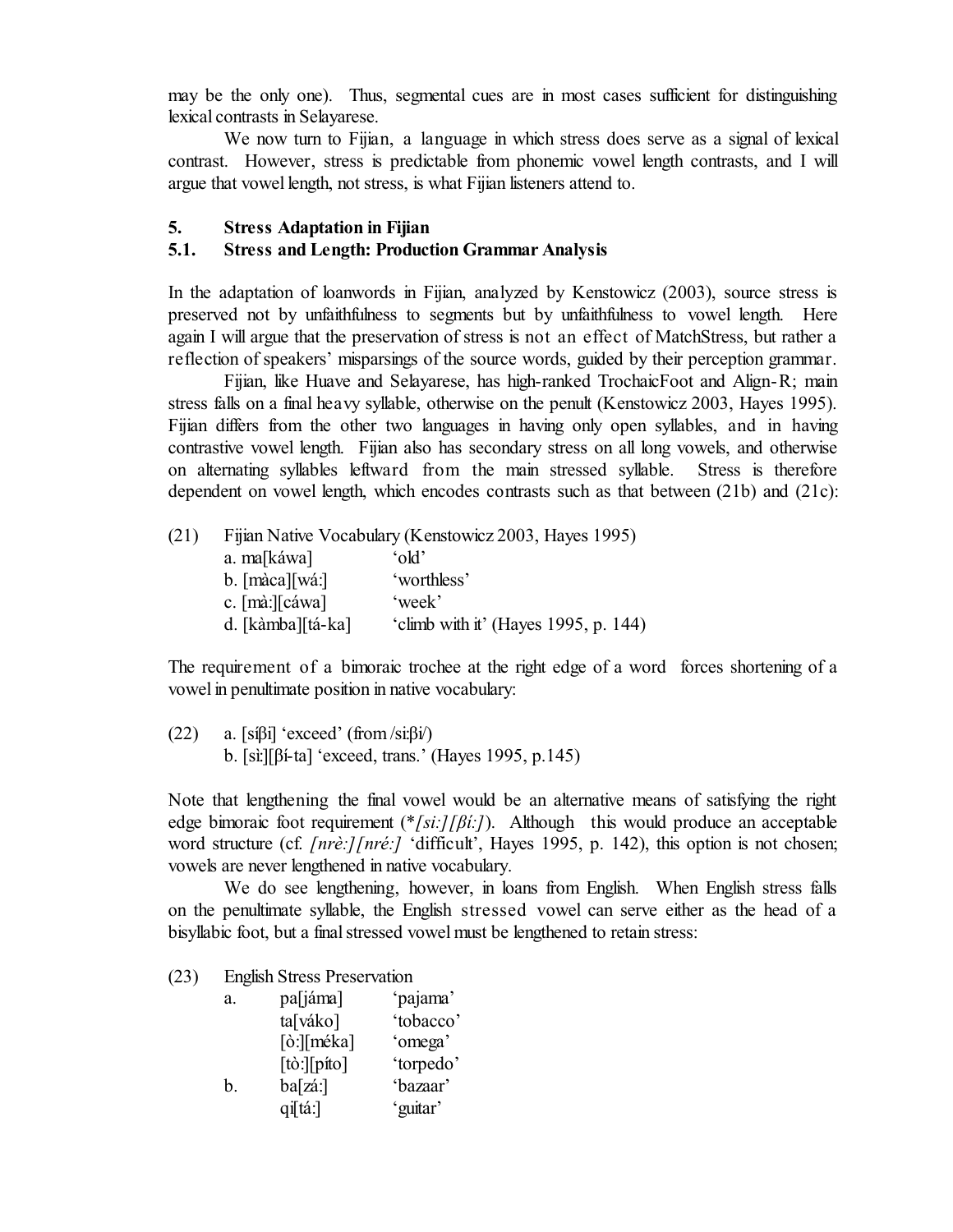When the English stress falls on the antepenultimate syllable, we see one of two patterns. Either the stressed vowel is lengthened, forming a foot on its own, or the final vowel is lengthened, making the antepenult the head of a bisyllabic foot:

(24) English Antepenultimate Stress:

| a. | $[k\delta:][\delta m]$          | 'colony'  |
|----|---------------------------------|-----------|
|    | $\lceil \ddot{a} \rceil$ [téta] | 'taffeta' |
| h. | $[k\text{ali}][k\text{o}$ :     | 'calico'  |
|    | $[p\delta\mathbf{h}][6:]$       | 'polio'   |

Thus, the English main stress vowel always receives some stress, although the main stress of the Fijian adaptation may fall on an originally unstressed vowel (as in *kò:lóni* 'colony'). Kenstowicz analyzes this complex array of data, including the different behavior of words like those in (24a) and (24b), by a ranking reminiscent of that posited for Huave: TrochaicFoot, Align-R, and MaxStress (=Davison & Noyer's MatchStress) rank above faithfulness constraints (in this case, DepMora: don't add a mora). The contrast between the patterns illustrated in (24a) and (24b) is accounted for by a constraint that minimizes the perceptual difference between source and output:

(25) PP-2: a short unstressed V may not be realized as a long stressed V

The 'colony'/'calico' patterns are derived as illustrated below. Note that it is necessary to assume that Fijians analyze the final V of 'calico' as underlyingly long, so that PP-2 allows it to be stressed:

| $(26)$ /colony/          | Troch<br>Stress, Align-R | ∣ Max<br><b>Stress</b> | Dep<br>Mora | $PP-2$                 |
|--------------------------|--------------------------|------------------------|-------------|------------------------|
| $\sqrt{a}$ a.[kò:][lóni] |                          |                        | $\ast$      |                        |
| $b.$ [kòlo][ní:]         |                          |                        | $\ast$      | *! $(i \rightarrow i)$ |
| c. ko [lóni]             |                          | $*1$                   |             |                        |

| $(27)$ /calico:/                                             | Troch<br>Stress, Align-R | l Max<br><b>Stress</b> | Dep<br>Mora | $PP-2$ |
|--------------------------------------------------------------|--------------------------|------------------------|-------------|--------|
| $a.[k\hat{a}:\tilde{b}[\hat{a}]\tilde{b}[\hat{b}]\tilde{c}]$ |                          |                        | $*1$        |        |
| <i>¤</i> ®b.[kàli][kó:]                                      |                          |                        |             |        |
| c. ka [líko]                                                 |                          | $\ast$                 |             |        |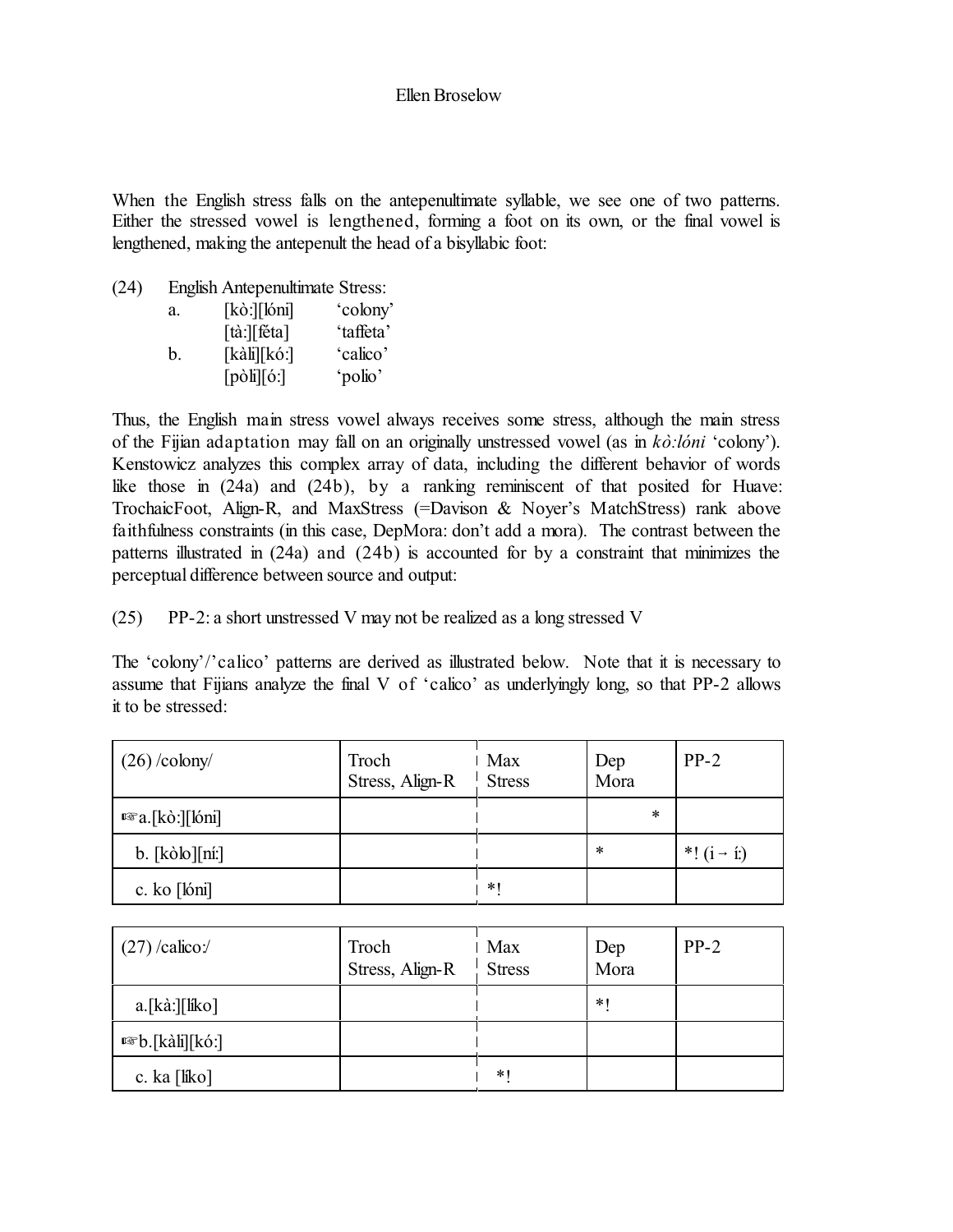This analysis raises the same sorts of questions we have been pondering:

1. What would have caused Fijians to rank MaxStress so high?

2. Given that lengthening is never attested in native vocabulary, how do Fijians arrive at the ranking DepMora>>PP-2?

3. Why do we find an asymmetry between Fijians' interpretations of English pretonic tense vowels/diphthongs and final tense vowels/diphthongs? Kenstowicz (2003) notes that an English tense vowel before the English main stress is always realized as long (*ò:méka*, *tò:píto*), while an English tense vowel in final position may be realized as either long or short (*kàlikó:* vs. *tò:píto*, *kò:lóni*).

# **5.2. Stress and Length: Alternative Analysis**

In Kenstowicz's analysis, Fijians perceive English stress and preserve it, by vowel lengthening if necessary. My proposal is that instead, Fijians perceive English stress as length; in parsing English words, Fijians use prominence patterns to decode phonemic length contrasts, as they must do in distinguishing Fijian words like *ma[káwa]* 'old' from words like *[mà:][cáwa]* 'week.' (See Peperkamp and Dupoux 2002 and Peperkamp 2004 for similar arguments.) A Fijian vowel may be stressed either by virtue of occupying a prominence-conferring position (head of a bisyllabic foot, that is, before an unstressed syllable), or by being long. Therefore, in Fijian, any vowel that is stressed and is not in a prominence-conferring position must be long. These representations then serve as input to the production grammar, which assigns stress according to the native language stress constraints.

Fijians hear a final stressed vowel (as in *bazá:* 'bazaar') as long because in Fijian, the only way a final vowel can achieve greater prominence than the vowel preceding it is by virtue of being long. In contrast, a penultimate stressed vowel (as in *taváko* 'tobacco') need not be analyzed as long, because it occurs in a prominence-conferring position. The variation seen in stressed antepenultimate vowels (as in *kàlikó:* 'calico' vs. *kò:lóni* 'colony' also makes sense: the Fijian grammar provides two possible routes to prominence in this position, as head of a bisyllabic foot (as in [kàli][kó:]) or as a long vowel (as in [kò:][lóni]).

The asymmetric behavior of pretonic and posttonic vowels also falls out from this account. Recall that tense prestress vowels are lengthened (*ò:méka* vs. *pajáma*), while poststress vowels may be either short or long (*kàlikó:* vs. *kò:lóni)*. Apparently, Fijian speakers hear the prominence on the first vowel in 'omega' (as opposed to the first vowel of 'pajama'). According to their grammar, the only way to have two adjacent stresses is by having a long vowel. In words like 'calico' and 'colony,' which consist of a clearly prominent syllable followed by two less prominent syllables, the status of the final vowel is less clear, and the variation found here is to be expected.

We can formalize these observations in a set of constraints of the perception grammar which allow Fijian speakers to recover length by consideration of the relative prominence of vowels in a word:

(28) Fijian Perceptual Mapping Constraints:

a. FinalVLong: If final V is significantly more prominent than preceding V, then assume it is long.

b. FirstVLong: In adjacent prominent vowels, assume first V is long (that is, a stress class signals length).

c. \*LongV: Assume all vowels are short.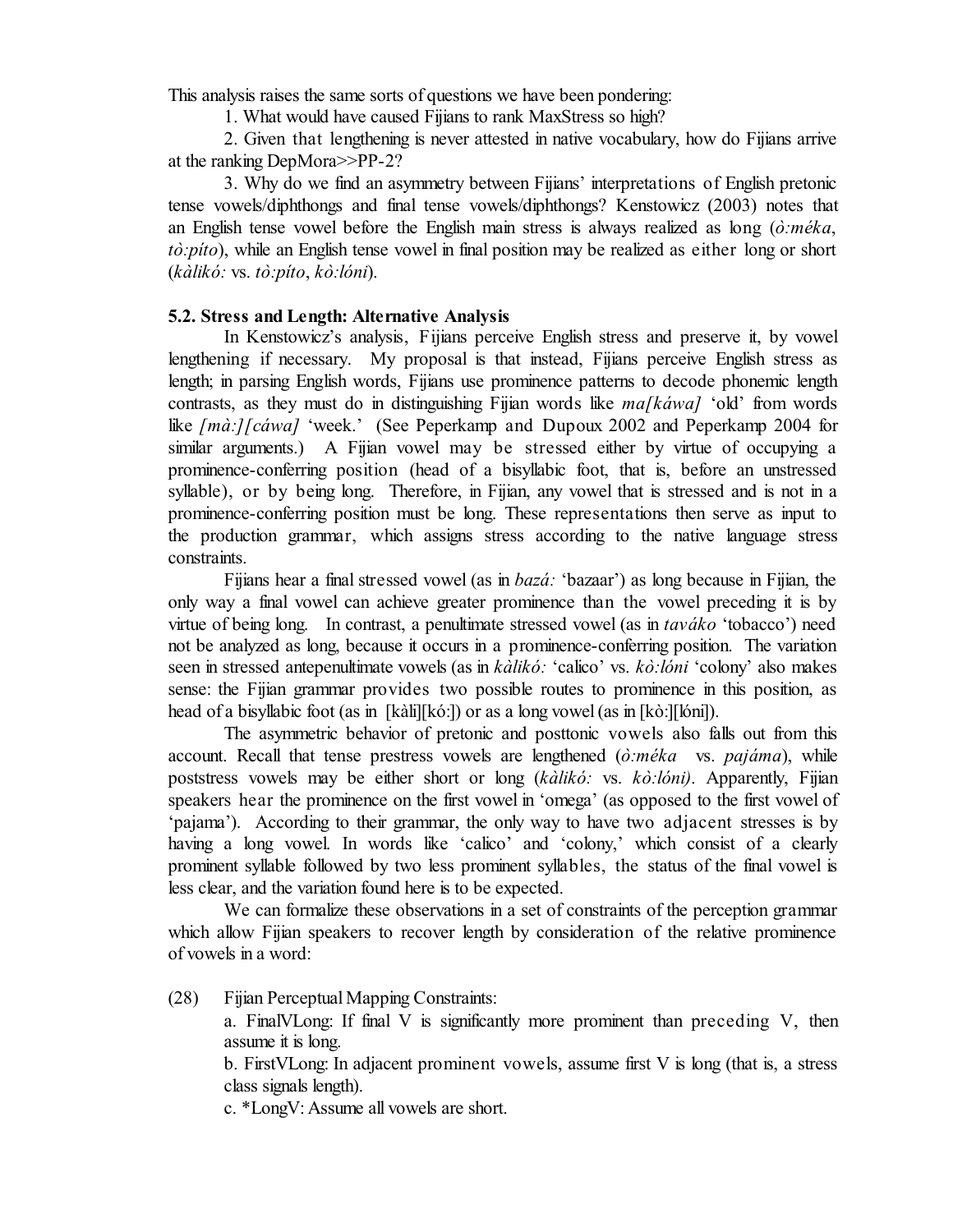These constraints will map English inputs 'pajama' and 'omega' to underlying representations which in turn serve in inputs to the production grammar.

|                        | FinalVLg                  | FirstVLong                                 | *LongV |
|------------------------|---------------------------|--------------------------------------------|--------|
| $\sqrt{a}$ a. /pajama/ |                           |                                            |        |
| $b.$ /pa: $jama/$      |                           |                                            | $*1$   |
| c. /pajama:/           | *! $(ə < 4)$              |                                            | $\ast$ |
| d. /pa:jama:/          | *! $(ə<\alpha)$           |                                            | $***$  |
| a. /omeka/             |                           | *! $(\dot{\theta}, \dot{\theta} > \theta)$ |        |
| $\n  b. /o:meka\n$     |                           |                                            | $\ast$ |
| c./omeka:/             | *! $(é \geq \theta)$      | *! $(\dot{\theta}, \dot{\theta} > \theta)$ | $\ast$ |
| d. /o:meka:/           | *! $(\acute{e} > \theta)$ |                                            | $***$  |

(29) inputs to perception grammar:English 'pajáma', 'òméga'

The perceived length of secondarily stressed vowels before the mainstressed vowel is on this account a function of FirstVLong. The constraints above can also predict the variability of vowels following the main stress (*kàlikó:* vs. *kò:lóni)* if we assume that part of the information Fijian speakers use in determining the relative prominence of vowels includes inherent length differences. As is well established, English vowels exhibit length differences independent of the increased length conferred by stress or intonation. Average durations are presented below:

(30) English V durations (Crystal and House 1988):  $\text{or } x > \text{au} > \text{ai} > 0 > \text{on} > \text{a} > \text{ei} > \text{ce} > \text{er} > \text{u} > \text{i} > \dots$ 298 202 160 155 146 134 133 131 116 114 107...msec

'Calico' and 'colony' are similar in their prosodic structures, and in the inherent lengths of their first and second vowels. Where they differ is in the inherent durations of their final vowels, with [o] on average nearly 50ms longer than [i] (even assuming the source pronunciation had a tense final [i]). Thus the final vowel of 'calico' is longer, relative to the other vowels of the word, than the final vowel of 'colony' relative to the vowels of its own word. Evidence exists that inherent vowel length differences of this type, though not linguistically significant in English, may influence nonnative speakers. Peng and Ann (2001) have found, in Singapore English, Nigerian English, and the English of Spanish speakers, pronunciations like *illusTRAtor, frusTRAted, exerCISE, CHInese, autoBiography*. Based on a survey of such unfaithful stressings, they conclude that "If a multisyllabic word develops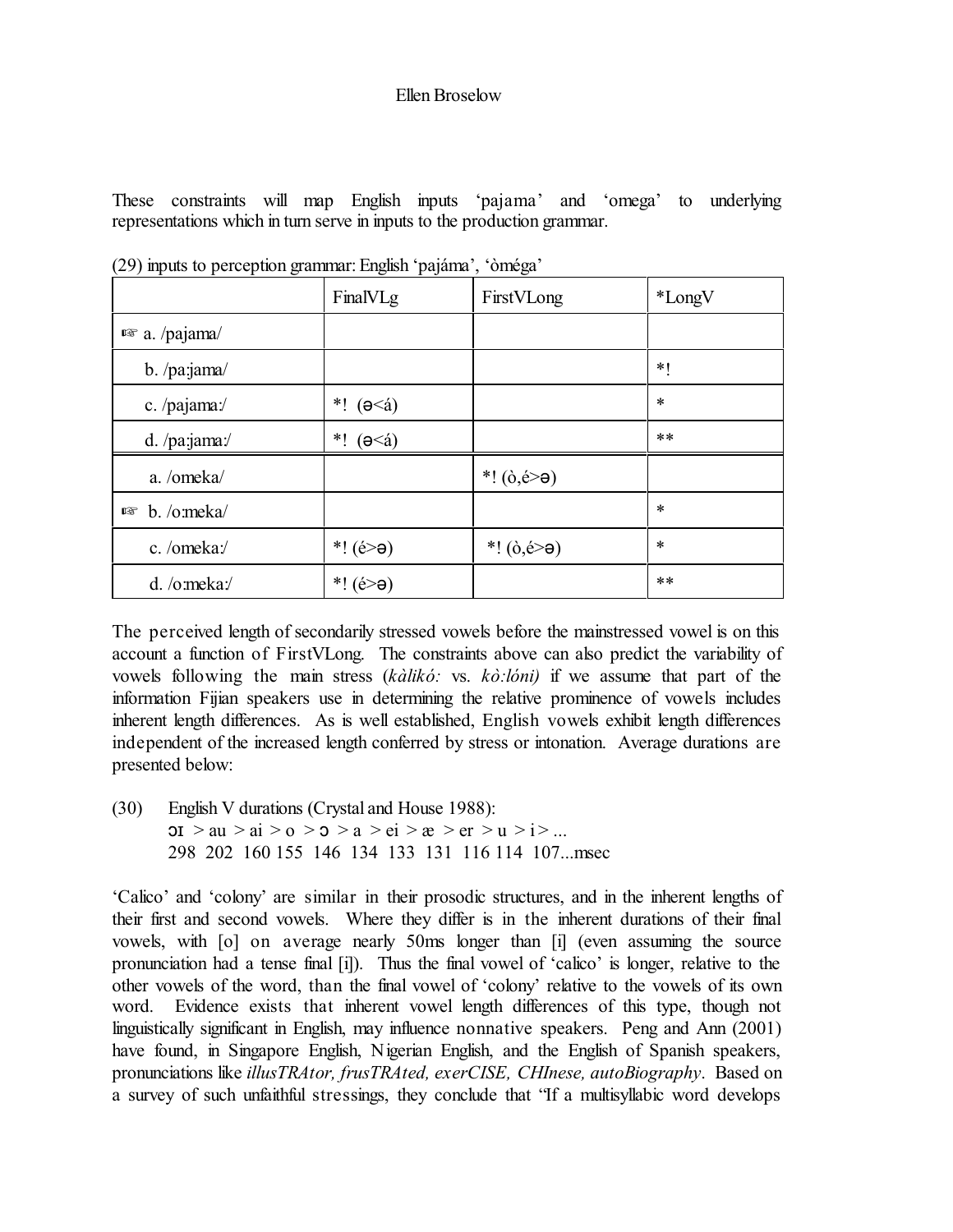a primary stress placement distinct from L1, primary stress in L2 falls on the syllable whose vowel lasts the longest" (Peng and Ann 2001, page 14). We can account for the variation in forms like 'calico' and 'colony' by assuming that Fijian listeners also attend to the relative durations of vowels in a word by including one additional constraint in our perception grammar:

(31) AntepenultVLong: If antepenult V is significantly longer than all following Vs, then assume antepenultimate V is long.

|                   | FinalVLg           | FirstVLong | AntepVLg            | *LongV    |
|-------------------|--------------------|------------|---------------------|-----------|
| a. /kaliko/       | *! $(o > e)$       |            | $(x \approx 0)$     |           |
| $b.$ /ka:liko/    | *! $(o > e)$       |            |                     | $\ast$    |
| $E$ c. /kaliko:/  |                    |            | $(x \approx 0)$     | $\ast$    |
| $d.$ /ka:liko:/   |                    |            |                     | $*$   $*$ |
| a. /koloni/       |                    |            | *! $(a > e, i)$     |           |
| $\n  Example 5.1$ |                    |            |                     | $\ast$    |
| c. /koloni:/      | *! $(i \approx 0)$ |            | * $(a > \theta, i)$ | $\ast$    |
| $d.$ /ko:loni:/   | *! $(i \approx 0)$ |            |                     | $***$     |

(32) Inputs = English 'calico', 'colony'

In 'colony' the initial vowel (presumably either  $[a]$  or  $[5]$ ) is inherently longer than the final [i], and the main stress on that initial vowel further increases the duration difference between the two vowels. But in 'calico' the initial vowel  $(\lceil \alpha \rceil)$  or  $\lceil \alpha \rceil$  is inherently shorter than the final vowel [o], and stress on the first vowel will simply bring the two durations closer together.

Note that Kenstowicz's analysis would require some similar mechanism, since it is crucial to his analysis that Fijian listeners analyze the final vowel of 'calico' as long. Thus, along with the production constraint MaxStress, the production analysis contains an implicit component that identifies certain source vowels as underlyingly long. On the listeneroriented account, this component accounts as well for the lengthening of English stressed vowels, not as an effect of a mandate to maintain English stress, but rather as a misperception of English stress as a signal of underlying vowel length. The perception grammar interprets the various acoustic signals of the English form (including not only stress but also subtle differences due to inherent length, final lengthening,<sup>5</sup> and so forth) in order to map the English form to a representation that encodes contrastive vowel length. This representation then serves as input to the production grammar, which assigns stress according to Fijian principles.

At this point we should ask why Fijian speakers behave differently from Huave

<sup>&</sup>lt;sup>5</sup> Final lengthening might explain the length of the final vowel in the adaptation of 'polio.'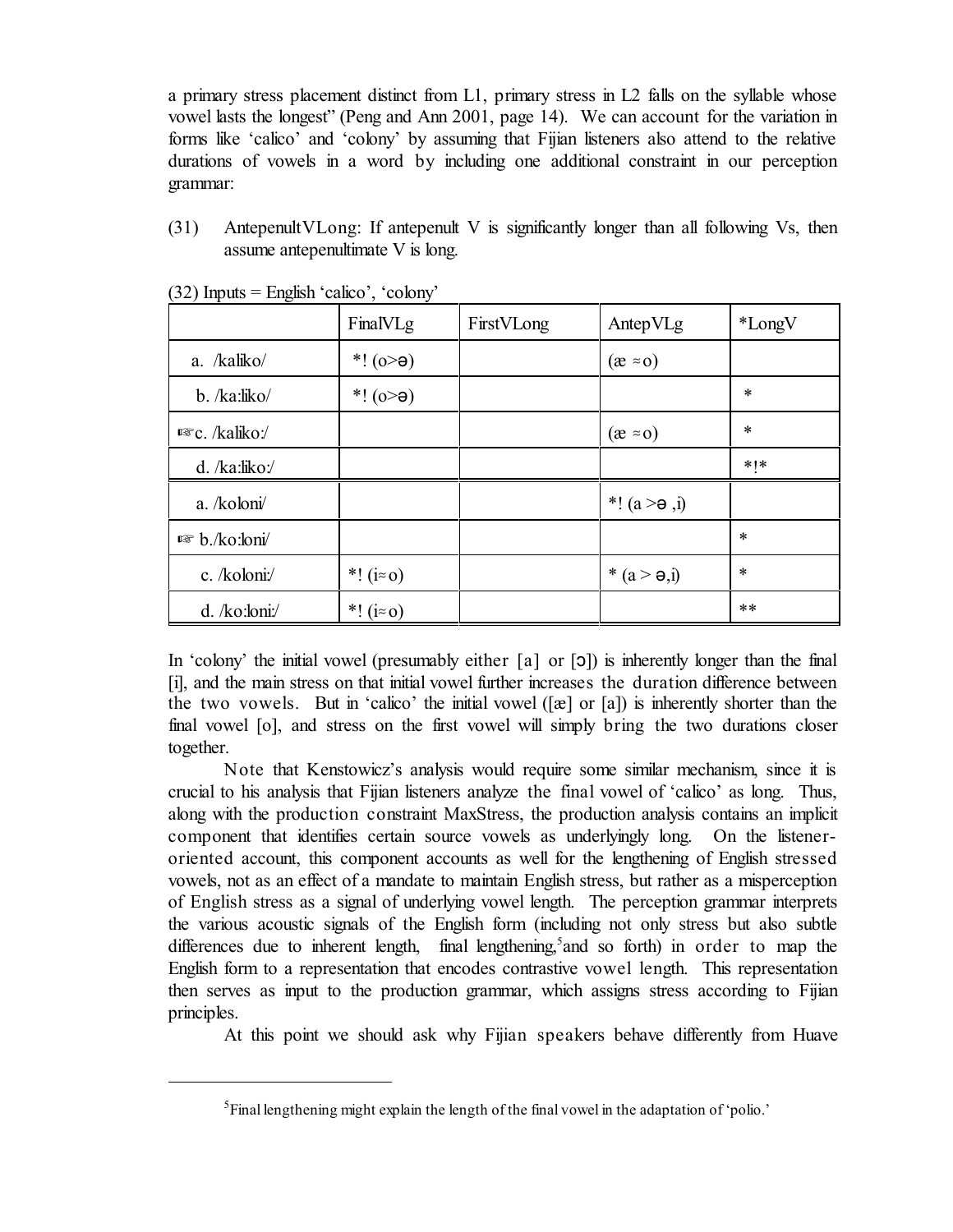speakers, since in both languages the right edges of words are invariably aligned with the main stress foot. In other words, stress in Fijian serves to signal phonemic vowel length contrasts, but also to mark the edges of words. Why, then, do Fijians not attend to stress in the same way that Huave speakers do, assuming a word boundary at the right edge of the stress foot? One possible answer is that the languages are actually quite different in the relationship between stress and word edge: while Huave appears to have one clearly perceptible stress per word, Fijian has a rich system of secondary stress which makes the strategy of projecting word edges after stressed syllables a risky one.

We must also consider an additional argument that the production grammar of Fijian speakers preserves the English stress position. Kenstowicz discusses words like *[tále]v i[sóni]* 'television' which, in contrast to the native form *li[námu][nráu]* 'arm-2dual possessor' (Hayes 1995, page 144), allows two adjacent unstressed syllables. The possibility of stress lapse is, Kenstowicz argues, in conflict with the native language grammar, and therefore can only be explained as a function of the stress conserving constraint. However, the native grammar does have forms with stress lapse (such as *[báti]ka[sív i]* 'kind of fish'), and as Kenstowicz (2003, page 9) notes: "To the extent that these items are no longer decomposed in the minds of Fijian speakers, there is a precedent for the lapses observed in loans." It seems likely, then, that the foot structure of longer words containing strings of light syllables is to a large extent lexicalized, which means that speakers will listen for such footing in new words. The reasonable interpretation of the footing of the first two syllables of 'television' is as a bisyllabic foot. 6

#### **6. Conclusion**

One great virtue of the Optimality Theoretic approach is that it forces us to ask not only whether a grammar is consistent with a set of data, but also how that grammar could have been learned. In the cases discussed above, asking this question has led us to consider alternative analyses of the data. I have considered three cases of loan adaptation which have been described in terms of different rankings of constraints on faithfulness to source stress. In two languages, Huave and Fijian, source stress is preserved, while in Selayarese, stress may be repositioned to conform to native language stress constraints. We can view that the Huave preservation of source stress as a function of Huave listeners' missegmentation of words, due to the exceptionality of final stress in their native language, and the Fijian source stress preservation as a byproduct of the identification of stress with length.

Our larger conclusion is that what at first appeared to be unlearnable rankings in the production grammar are actually a reflection either of input frequency or of the workings of a perception grammar. This approach has several desirable consequences. First, we can eliminate loan-specific constraints like MatchStress from the grammar. This in turn allows

<sup>&</sup>lt;sup>6</sup>Space limitations preclude discussion of the role of epenthetic vowels in Fijian stress adaptation; see Kenstowicz 2003 for an analysis of these facts.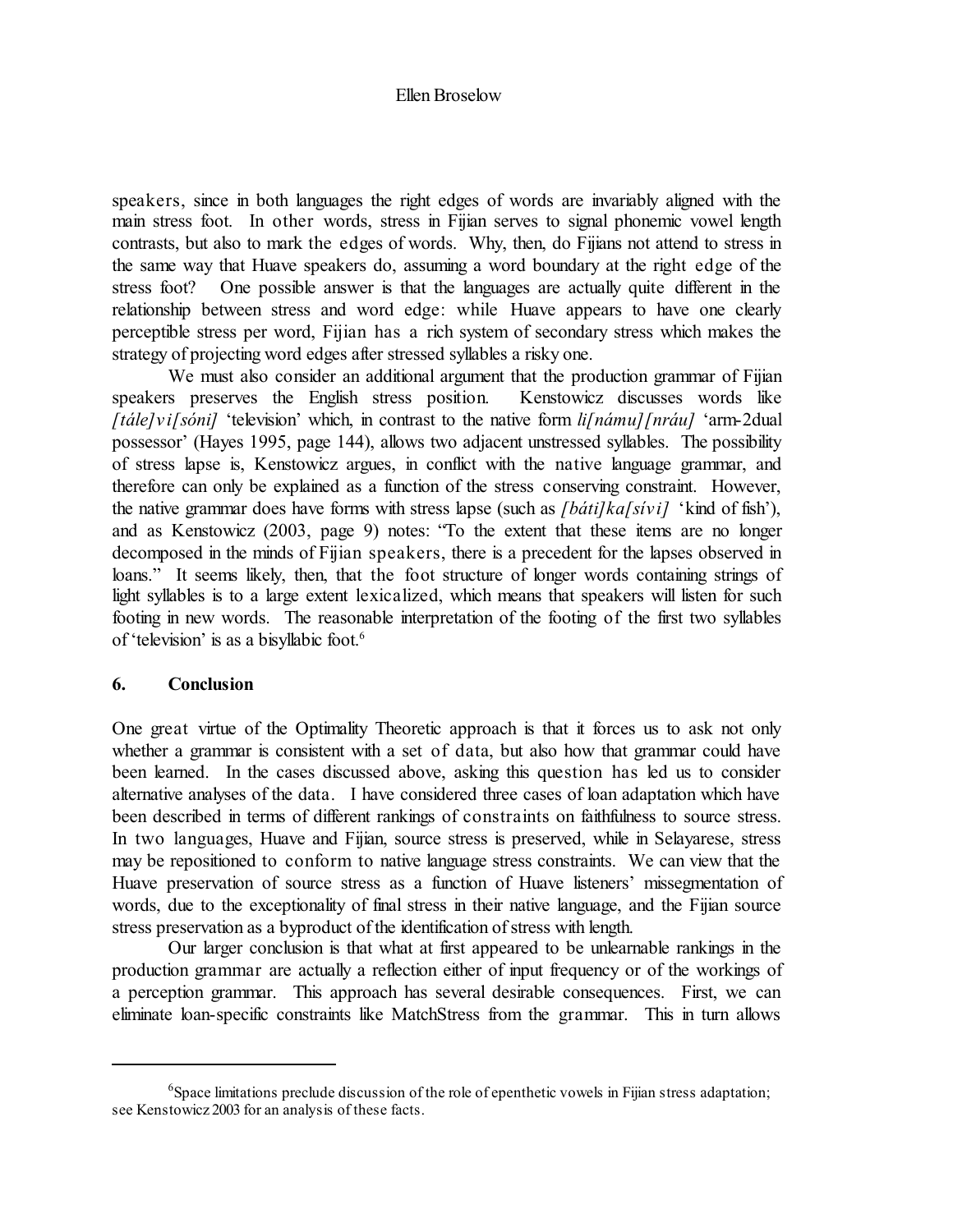us to make much stronger predictions about the range of possible adaptation patterns. For example, a model that includes a MatchStress constraint in the repertoire of production grammar constraints predicts that all combinations of native stress system and stress conservation in loanword adaptation should be logically possible, due to free ranking of MatchStress. In contrast, a model such as the one proposed above ties the treatment of stress in loanwords to the function of stress in the native language. We would not expect, for example, to find a language that is like Huave in all respects except that it ranks MatchStress low.

The next question that must be asked, however, is how rankings in the perception grammar are learned (and indeed, what the universal set of perception constraints might be). While such a question is far beyond the scope of this paper (see for example Boersma 1998, Pater 1998, Silverman 1992, and others for proposals), we can outline a model in which similar processes underlie the acquisition of rankings in both the perception and the production grammars:

- (33) Dual Model of Acquisition
	- a. Production Grammar: maps underlying representations to surface representations. Consists of M constraints, which discourage contrast in SRs, and F constraints, which support contrast in SRs.
		- Initial ranking is M>>F, giving the most restrictive grammar consistent with the data; reranking occurs in response to evidence for contrast in input data.
		- Final ranking allows speaker to produce all contrasts necessary for native language.
	- b. Perception/Parsing/Decoding Grammar: maps the acoustic signal to underlying phonological representations which serve as input to the production grammar.
		- Consists of M constraints, which discourage contrast in URs, and F constraints, which support contrast in URs. (For example, high-ranked AssumeWordEdge suppresses contrast between VC]VC# and VCVC]#.)
		- Initial ranking is M >>F, giving smallest number of contrasts consistent with the data; reranking occurs in response to evidence for contrast in input data. Final ranking limits possible UR contrasts to those supported by NL data (i.e., base is not fully rich).

There is obviously much work to be done in developing a complete model of native language perception/decoding processes, but language contact phonology is potentially a rich source of insights into this aspect of language..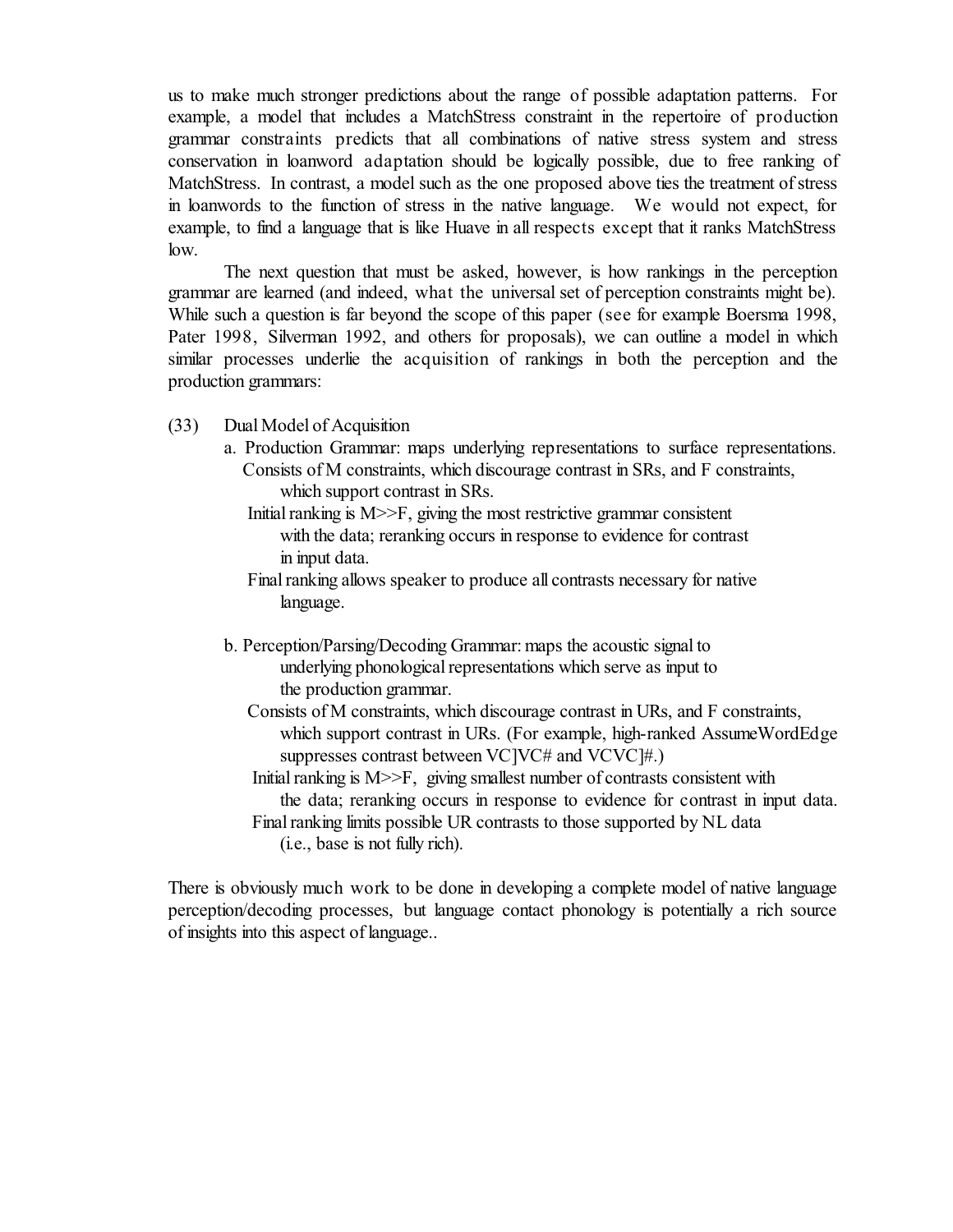### **References**

- Basri, H. 1997. Phonological nativization of loanwords in Selayarese. Ms., Stony Brook University.
- Basri, H. 1999. *Phonological and syntactic reflections of morphological structure in Selayarese*. Unpublished doctoral dissertation, Stony Brook University.
- Basri, H., E. Broselow, and D. Finer. 2000. "Clitics and crisp edges in Makassarese," in C. Kitto and C. Smallwood (eds.), *Proceedings of the Sixth International Meeting of the Austronesian Formal Linguistics Association*, 25-36. Department of Linguistics, University of Toronto.
- Boersma, P. 1998. *Functional Phonology*. HAG.
- Boersma, P. and B. Hayes. 2001. Empirical tests of the Gradual Learning Algorithm. *Linguistic Inquiry* 32, 1-44.
- Boersma, P. and C. Levelt. 1999. Gradual Constraint-Ranking Learning Algorithm predicts acquisition order. Unpublished ms., available from Rutgers Optimality Archives ROA 361-1199.
- Broselow, E. 1992. The structure of fricative-stop onsets. Talk presented at Workshop on Feature Structure, UC Santa Cruz.
- Broselow, E. To appear. Unmarked structures and emergent rankings in second language phonology. *International Journal of Bilingualism*.
- Broselow, E., S. Chen, and C. Wang .1998. The emergence of the unmarked in second language acquisition. *Studies in Second Language Acquisition* 20, 261-280.
- Crystal, T. and A. House (1988) The duration of American-English vowels: an overview. *Journal of Phonetics* 16, 263-84.
- Davidson, L. 2000. Hidden rankings in the final state of the English grammar. *Proceedings from HUMDRUM 1*, Rutgers University.
- Davidson, L. and R. Noyer. 1996. Loan phonology in Huave: nativization and the ranking of faithfulness constraints. In B. Agbayani and S. Tang, eds., *WCCFL* 15, 65-80. CSLI.
- Eckman, F. 1981. On the naturalness of interlanguage phonological rules. *Language Learning* 31, 195-216.
- Eddington, D. 2000. Spanish stress assignment within the analogical modeling of language. *Language* 76, 92-109.
- Flege, J., and R. Davidian. 1984. Transfer and developmental processes in adult foreign language speech production. *Applied Psycholinguistics* 5, 323-347.
- Flege, J., J. McCutcheon, and S. Smith. 1987. The development of skill in producing word final English stops. *Journal of the Acoustical Society of America* 82, 433-447.
- Fleischhacker, H. 2000. Cluster-dependent epenthesis asymmetries. Ms., UCLA.
- Grijzenhout, J. and B. van Rooij. 2000. Second language phonology: acquisition through gradual constraint demotion. Ms, Heinrich-Heine-Universität, Düsseldorf and Potchefstroomse Universiteit vir CHO, South Africa.
- Hayes, B. 1995. *Metrical Stress Theory: Principles and Case Studies*. Chicago: University of Chicago Press.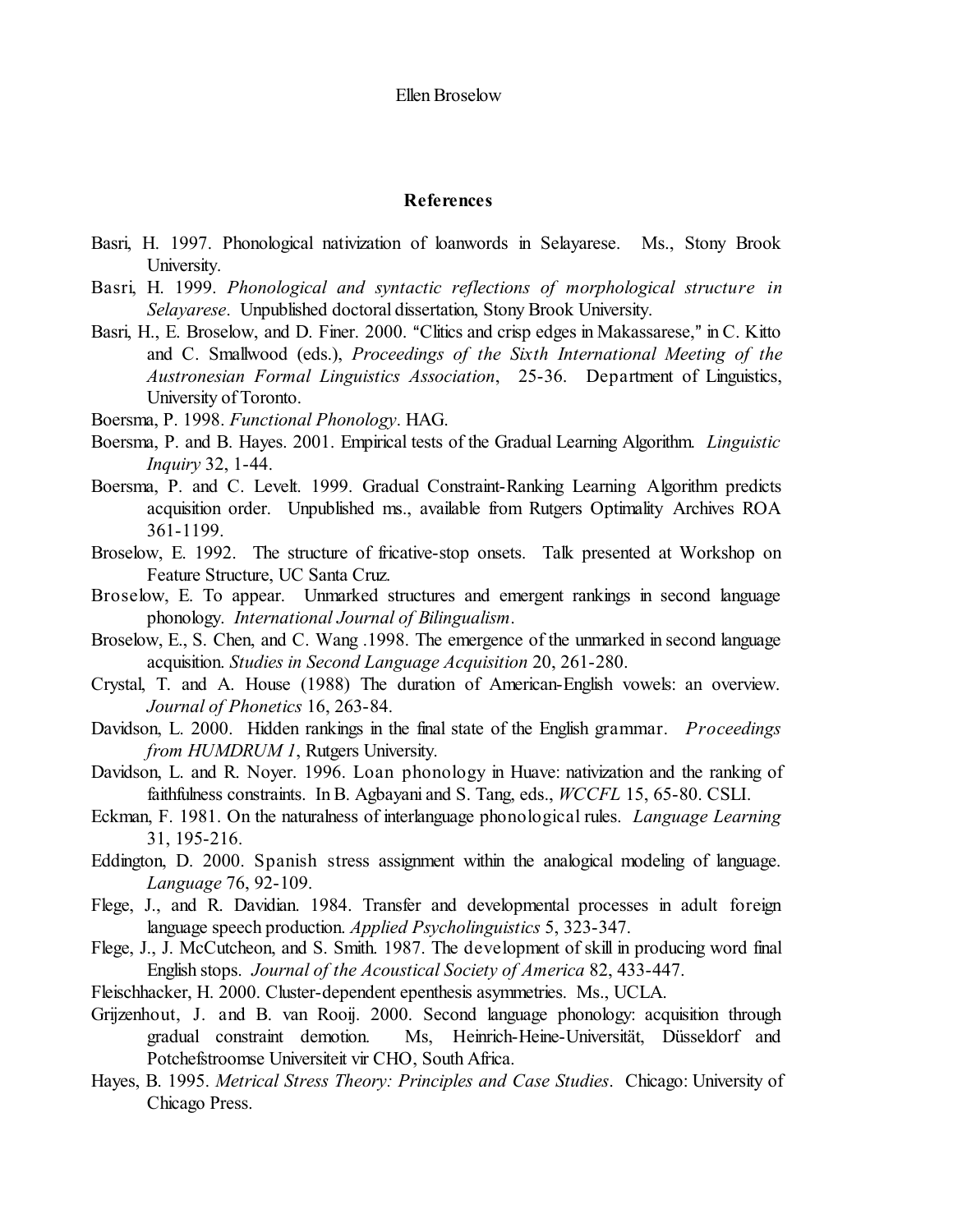Hayes, B. 1999. Phonological acquisition in Optimality Theory: the early stages. ROA-327.

- Ito, J. and A. Mester. 1995. The core-periphery structure of the lexicon and constraints on reranking. In J. Beckman, L. Dickey, and S. Urbanczyk, eds., Papers in Optimality Theory. University of Massachusetts Occasional Papers in Linguistics 18. Amherst, MA: GLSA.
- Kang, Y. 2003. Perceptual similarity in loanword adaptation: English post-vocalic word-final stops to Korean. *Phonology* 20,2.
- Kenstowicz, M. 2001. The role of perception in loanword phonology. *Linguistique Africaine* 20.
- Kenstowicz, M. 2003. Salience and similarity in loanword adaptation: a case study from Fijian. ROA 609-0803.
- Kreger, G. and E. Stairs. 1981. *Diccionario Huave de San Mateo Del Mar*. Tlalpan, Mexico: Instituto Lingüístico de Verano.
- Levelt, C. and R. van de Vijver. 1998. Syllable types in cross-linguistic and developmental grammars. ROA 265.
- Mithun, M. and H. Basri. 1986. The phonology of Selayarese. *Oceanic Linguistics* 25, 210- 252.
- Mohanan, K. P. and T. Mohanan. 2003. Towards a theory of constraints in OT: emergence of the not-so-unmarked in Malayalee English. ROA 601-0503.
- Pater, J. 1998. From phonological typology to the development of receptive and productive phonological competence: applications of minimal violation. Ms.
- Peng, L. and J. Ann (2001) Stress and duration in three varieties of English. *World Englishes* 20, 1-27.
- Peperkamp, S. and E. Dupoux. 2002. A typological study of stress 'deafness'. In C. Gussenhoven and N. Warner (eds.) *Laboratory Phonology 7*, 203-240. Berlin; New York: Mouton de Gruyter.
- Peperkamp, S. 2003. Towards a new theory of loanword adaptations. Ms., Laboratoire de Sciences Cognitives and Psycholinguistique, Paris.
- Peperkamp, S. 2004. Lexical exception in stress systems: Arguments from early language acquisition and adult speech perception. *Language 80*, 98-126.
- Ross, K. 1996. Floating phonotactics: variability in infixation and reduplication of Tagalog words. Unpublished MA thesis, UCLA.
- Silverman, D. 1992. Multiple scansions in loanword phonology: evidence from Cantonese. *Phonology* 9, 289-328.
- Steriade, D. 2000. The phonology of perceptibility effects: the P-map and its consequences for constraint organization. Ms., UCLA.
- Tesar, B. and A. Prince. 1999. Learning phonotactic distributions. ROA-353.
- Tesar, B. and P. Smolensky. 1998. Learnability in Optimality Theory. *Linguistic Inquiry* 29, 229-268.
- Wissing, D. and W. Zonneveld. 996. Final devoicing as a robust phenomenon in second language acquisition: Tswana, English and Afrikaans. *South African Journal of Linguistics, Supplement 34*, 3-24.
- Yavas, M. 994. Final stop devoicing in interlanguage. In Yavas, M. (ed.) *First and Second Language Phonology*, 267-282. San Diego, CA: Singular.
- Yip, M. 1993. Cantonese loan word phonology and Optimality Theory. *Journal of East Asian Linguistics* 2, 261-291.